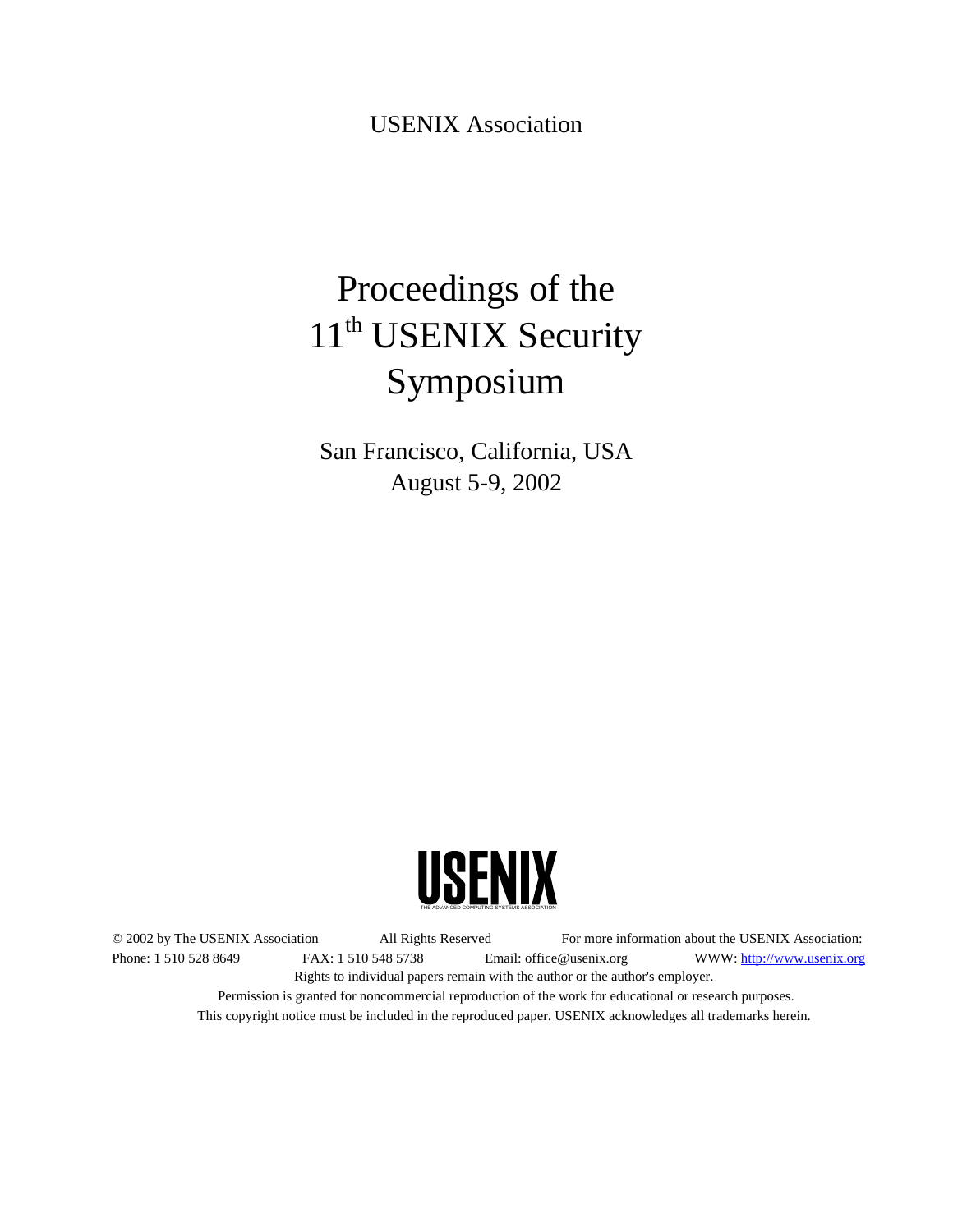# **A Flexible Containment Mechanism for Executing Untrusted Code**

David S. Peterson, Matt Bishop, and Raju Pandey *Department of Computer Science University of California, Davis* peterson, bishop, pandey @cs.ucdavis.edu

# **Abstract**

*A widely used technique for securing computer systems is to execute programs inside protection domains that enforce established security policies. These containers, often referred to as sandboxes, come in a variety of forms. Although current sandboxing techniques have individual strengths, they also have limitations that reduce the scope of their applicability. In this paper, we give a detailed analysis of the options available to designers of sandboxing mechanisms. As we discuss the tradeoffs of various design choices, we present a sandboxing facility that combines the strengths of a wide variety of design alternatives. Our design provides a set of simple yet powerful primitives that serve as a flexible, general-purpose framework for confining untrusted programs. As we present our work, we compare and contrast it with the work of others and give preliminary results.*

# **1 Introduction**

The standard UNIX security model provides a basic level of protection against system penetration. However, this model alone is insufficient for security-critical applications. The security of a standard UNIX system depends on many assumptions. File permissions must be set correctly on a number of programs and configuration files. Network-oriented services must be configured to deny access to sensitive resources. Furthermore, system programs must not contain security holes. To maintain security, one must constantly monitor sites such as CERT and SecurityFocus, install new patches, and hope that holes are patched before an attacker discovers them.

Since potentially vulnerable system programs often execute with root privileges, attacks against them often lead to total system compromise. The typical UNIX system is therefore characterized by many potential weaknesses and is only as secure as its weakest point.

The limitations of the UNIX security model have created much interest in alternate paradigms. This has drawn attention to a wide variety of mechanisms. Examples are capabilities[1], access control lists (ACLs), domain and type enforcement (DTE)[2, 3], and sandboxing mechanisms. Sandboxes are attractive because they provide a centralized means of creating security policies tailored to individual programs and confining the programs so that the policies are enforced. They therefore provide great potential for simplifying system administration, preventing exploitation of security holes in system programs, and safely executing potentially malicious code. Their value as security tools increases as computing environments become more network-centered and execution of downloaded code becomes more common.

A number of methods have been proposed for confining untrusted programs. Although these techniques have individual strengths, they also have limitations that narrow the scope of their applicability. In this paper, we systematically explore the range of options available to designers of sandboxing mechanisms. As we discuss various design choices and their consequences, we present a sandboxing facility that combines the advantages of a number of alternatives. Our sandboxing mechanism is implemented as a system call API that serves as a general-purpose framework for confining untrusted programs. Our goal is to provide primitives that are simple yet powerful enough that system administrators, individual users, and application developers may use them to specify and enforce security policies that are customtailored to satisfy their diverse needs.

In the next section, we present the design of our sandboxing facility within the context of various design alternatives and the motivations behind them. Section 3 pro-

This research is supported in part by NSF grants CCR-00-82677 and CCR-99-88349.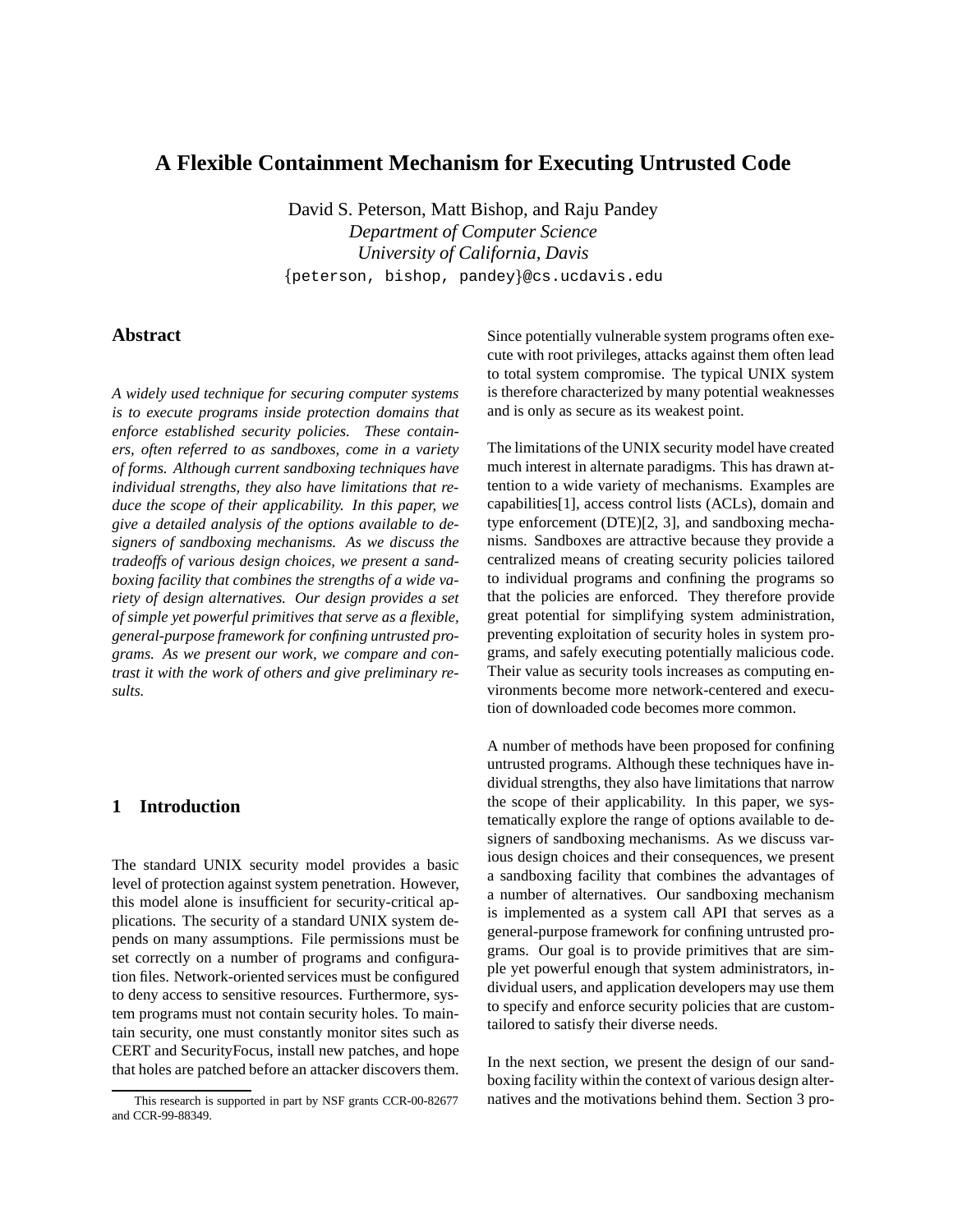vides details of how privileges are represented in our design. In Section 4, we give preliminary performance results from a partially completed implementation within the Linux kernel. Section 5 contains an overview of related works and how they differ from our design. Finally, we present conclusions in Section 6.

# **2 Design Alternatives**

The design of a sandboxing mechanism may be viewed from a number of angles. We have identified the following issues:

- 1. Sandboxes may grant or deny various privileges to the programs that they contain. How are these privileges represented and organized?
- 2. Where are the mechanisms located that enforce sandbox-imposed restrictions?
- 3. Are restrictions enforced by passive or active entities<sup>1</sup>?
- 4. Are sandboxes global entities that enforce systemwide constraints or more localized entities that confine individual programs or perhaps groups of related programs? What criteria are used to group programs into sandboxes?
- 5. Do sandboxes enforce mandatory or discretionary access controls?
- 6. How are access privileges determined for inspection and manipulation of sandbox configurations?
- 7. Are sandboxes static or dynamic entities? In other words, are their configurations fixed or subject to change? If sandboxes are reconfigured in response to changing security policies, how do the changes propagate throughout a running system?
- 8. Are sandboxes generic entities for entire classes of programs, or are they narrowly customized for specific programs?
- 9. Are sandboxes transient or persistent entities? Do they function as lightweight, disposable containers, or do they maintain relatively static long-term associations with programs and other objects that they may contain?

10. How do sandboxes interact with other security mechanisms?

Before giving detailed consideration to each of these questions, we first give a brief introduction to our sandboxing facility and a few of its properties. This will clarify our subsequent discussion of the design space and where our mechanism stands in relation to each of the above issues. As the discussion progresses, we will present additional aspects of our design and the motivations behind them.

We have developed a kernel-based mechanism that provides a general-purpose system call API for confining untrusted programs. Processes may create their own sandboxes, launch arbitrary programs inside them, and dynamically reconfigure the sandboxes as programs execute inside. Unprivileged processes may safely create and configure sandboxes because our mechanism follows the principle of attenuation of privileges. Specifically, a sandbox can never grant privileges to a program beyond what the program would normally have if it were not executing inside the sandbox. Consider the following example of how our facility might typically be used:

- 1. A process creates a new sandbox by making an sbxcreate() system call. The newly created sandbox is assigned a numeric identifier that is conceptually similar to a filename. The creator receives a numeric handle that is essentially the same as a file descriptor. Initially, only the creator can access the sandbox.
- 2. The process configures the sandbox using additional system calls.
- 3. The process forks and the child inherits a copy of the parent's sandbox descriptor.
- 4. The child applies the sandbox to itself by making an sbxapply() system call. This can be done in one of two ways:
	- (a) No options are specified when calling sbxapply(). On return, the sandbox is applied to the child. The apply operation automatically closes any sandbox descriptors held by the child. The child therefore gives up control of all sandboxes it formerly controlled, including the one that now contains it.
	- (b) The "apply on exec" option is passed to sbxapply(). The child then performs an execve() system call. If execve() succeeds, the sandbox is applied to the child and

<sup>1</sup>Active entities are separate processes or threads that monitor the activities of sandboxed programs. Passive entities are variables or data structures maintained by the sandbox that are examined as part of the privilege checking steps that occur when a program attempts some action.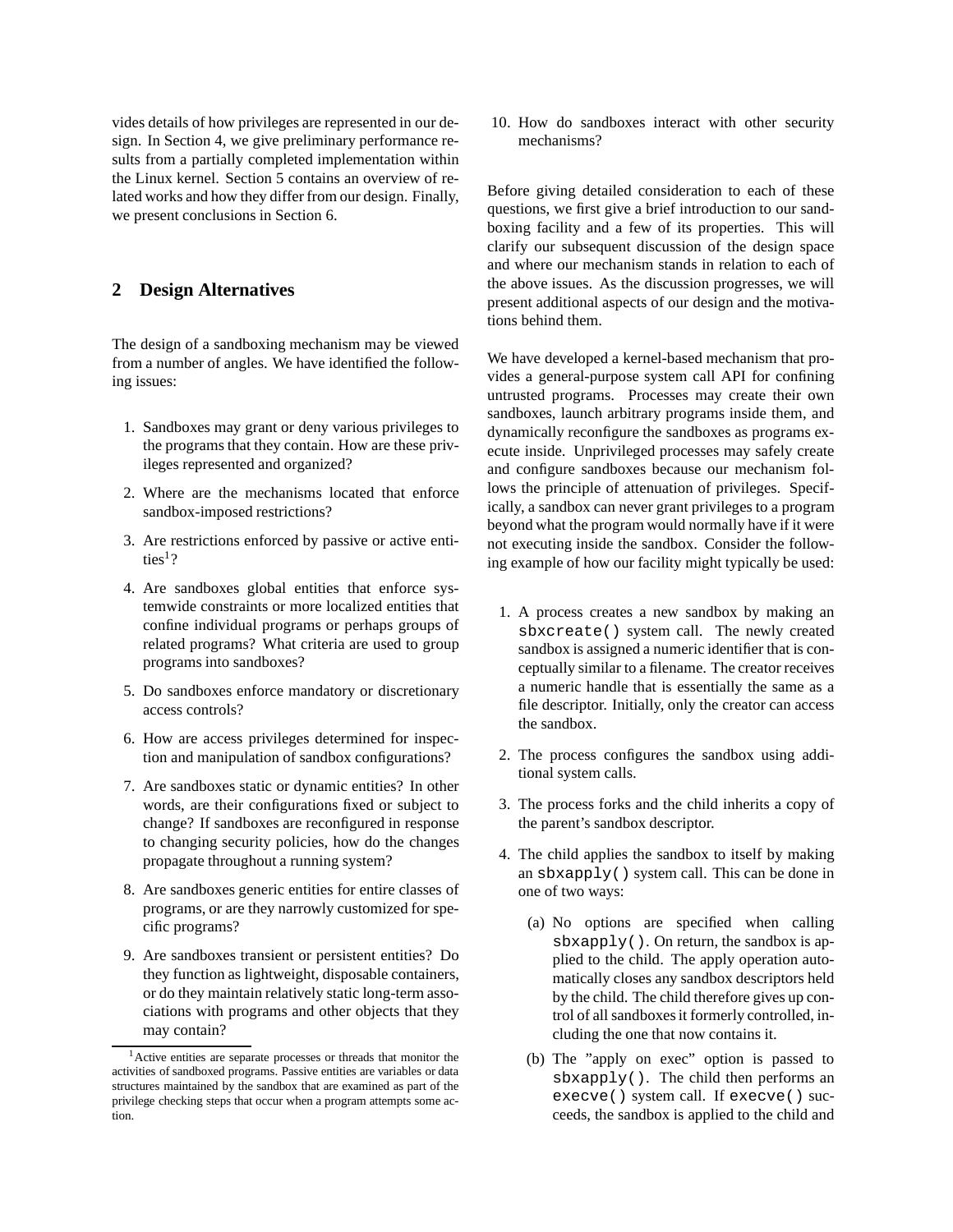all of its sandbox descriptors are closed. On failure, the sandbox is not applied. Thus the child retains any privileges necessary for error handling.

- 5. The parent retains full control over the sandbox and may reconfigure it while the child executes inside. The parent may also launch additional programs inside the sandbox. Alternately, it may close its sandbox descriptor, giving up all access rights and eliminating itself as a potential point of attack. The sandbox is now unchangeable by any process, even those with root privileges. Although the child is trapped in the sandbox for the rest of its lifetime, outside processes can still suspend or terminate it. Sandboxes only impose restrictions on the processes they contain. They never place limits on what outside processes can do relative to processes executing within.
- 6. All of the child's descendants inherit its sandbox. A process may be sandboxed only by applying a sandbox to itself or inheriting its parent's sandbox.
- 7. There is no explicit destroy operation for sandboxes. The kernel manages their destruction through reference counting.

Now that our sandboxing facility has been introduced, we continue with a discussion of the design space that individually addresses each of the previously mentioned questions.

# **2.1 Representation and Organization of Privileges**

The question of how to represent and organize sandboxrelated privileges is open-ended. There are a multitude of potential options, and any attempt to thoroughly discuss every possibility is almost certain to leave out many alternatives. We therefore focus on two key issues: extensibility and expressiveness.

As computer systems evolve to serve new purposes, new features are added to operating systems. A sandboxing mechanism should therefore be easy to extend so that it may enforce security policies governing access to new types of system resources. With this requirement in mind, we have divided system functionality into several categories, each represented by a different component type. As new features are added to operating systems, our mechanism may be extended by creating additional component types. To facilitate their development, we

have structured our implementation in a modular fashion. Our current design specifies the following seven types of components:

- *Device component:* Specifies access privileges for devices according to device number.
- *File system component:* Specifies access privileges for files according to directory path.
- *IPC component:* Specifies access privilegesfor IPC objects such as semaphores, message queues, and shared memory segments.
- *Network component:* Specifies ranges of IP addresses to which sandboxed processes may open connections. Also specifies ranges of ports from which incoming connections may be received.
- ptrace() *component:* Specifies which processes a sandboxed process may ptrace().
- *Signal component:* Specifies processes to which a sandboxed process may send signals.
- *System management component:* Specifies privileges for administrative actions such as rebooting and setting system date/time.

The creator of a sandbox specifies allowed privileges by creating components and attaching them to the sandbox. A component may be attached to several sandboxes simultaneously, but a given sandbox may be attached to at most one component of each type at any given instant<sup>2</sup>. The creator of a sandbox may change the set of attached components or adjust their settings while processes execute inside. When a component is first created, it initially denies all privileges that it governs. The creator must then specify explicitly which privileges are allowed. If no component of a particular type is attached to a given sandbox, then all privileges associated with that component type are implicitly denied. Therefore, existing programs that use our mechanism will deny access to new areas of system functionality by default. Since privileges are denied by default, our design exhibits the principle of fail-safe defaults as described by Saltzer and Schroeder[4].

To permit flexible specification of fine-grained security policies, privileges must be specified in a highly expressive manner. With this goal in mind, we divide privileges into two categories: *binary privileges* and *quantitative privileges*. A binary privilege may be assigned

<sup>2</sup>Actually, a sandbox has two sets of attachment points for the various component types. The purpose of the second set of attachment points will be described later.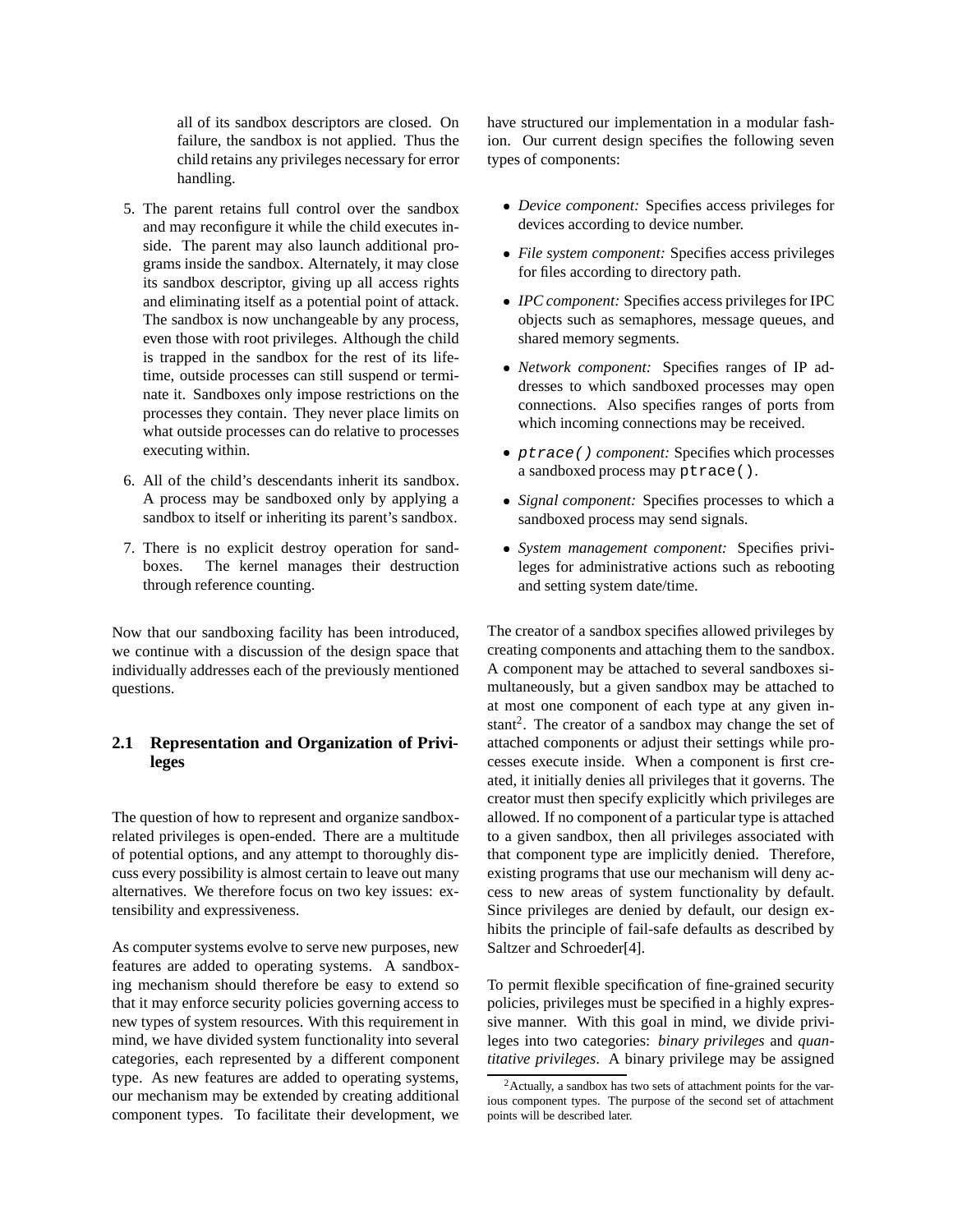one of two possible values: *allow* or *deny*. An example is the ability to read the contents of /etc/passwd. A quantitative privilege may be assigned numeric values such as 50 or 100. For example, the total memory allocated to a program might be restricted to a maximum of 4 megabytes.

Our current design only deals with binary privileges. Quantitative privileges address issues regarding denial of service. The addition of features that guard against these types of attacks is an area of future work. We intend to study solutions that others have developed[5, 6] and incorporate them into our design.

The two possible values of a binary privilege may be viewed as membership in or exclusion from a set of allowed operations. This insight suggests the following approach: Represent sets of privileges as first-class objects and provide primitives for manipulating them using set-theoretic transformations. Our components are designed to behave in exactly this manner. Specifically, given two components  $x$  and  $y$  of a given type, we provide the following operations:

- *Create union:* Create a new component *z* that represents the union of the privileges given by  $x$  and  $\boldsymbol{y}$ .
- *Create intersection:* Create a new component *z* that represents the intersection of the privileges given by  $x$  and  $y$ .
- *Create complement:* Create a new component z that represents the complement of the privileges given by  $x$ .
- Union with self: Modify x so that it represents the union of  $y$  with its prior value.
- *Intersect with self:* Modify x so that it represents the intersection of  $y$  with its prior value.
- Complement self: Modify x so that it represents the complement of its prior value.

Our set-oriented approach to creating and manipulating privileges associated with protection domains represents a unique perspective. As an example application, consider an employee Bob who initially works in the personnel department of some company and then transfers to the finance department. Let  $B$  represent the privileges that Bob's sandbox initially allows. Let  $P$  represent the privileges required for Bob's personnel-related duties and let  $F$  represent the privileges required for Bob's finance-related duties. The transition between departments may then be accomplished by manipulating Bob's sandbox as follows:

$$
B:=(B\cap\overline{P})\cup F
$$

Suppose that Bob then starts working on a project that requires collaboration with another employee George. He therefore needs to access some of George's files. Let G represent George's files and let  $G_C$  represent a subset of George's files that are confidential and should not be shared with Bob. The necessary sharing may then be allowed by making the following change to Bob's sandbox:

$$
B:=B\cup (G\cap \overline{G_C})
$$

As our discussion continues, we will mention other applications that may benefit from a set-oriented view of privileges. In general, the ability to manipulate components using set operations has several advantages:

- Set operations are very expressive. They allow components to be constructed that satisfy assertions relative to each other given by arbitrary settheoretic expressions.
- Set theory is well-understood. Therefore, so are relationships among components.
- Set operations provide a means of manipulating privileges that is uniform across all component types. This exemplifies the principle of economy of mechanism presented by Saltzer and Schroeder[4] and is likely to simplify programs that use our sandboxing API.
- Set operations provide a means of answering questions such as "Which privileges are granted to user A or user  $B$  but denied to user  $C$ ?" This information may be useful if we wish to know how much damage user  $C$  can inflict if he successfully bribes users  $A$  and  $B$ . In general, a convenient means of answering such questions allows one to easily understand implications of various sandbox configurations.
- By clarifying relationships between sandboxassociated privileges, set operations provide a means of verifying that security policies are correctly enforced.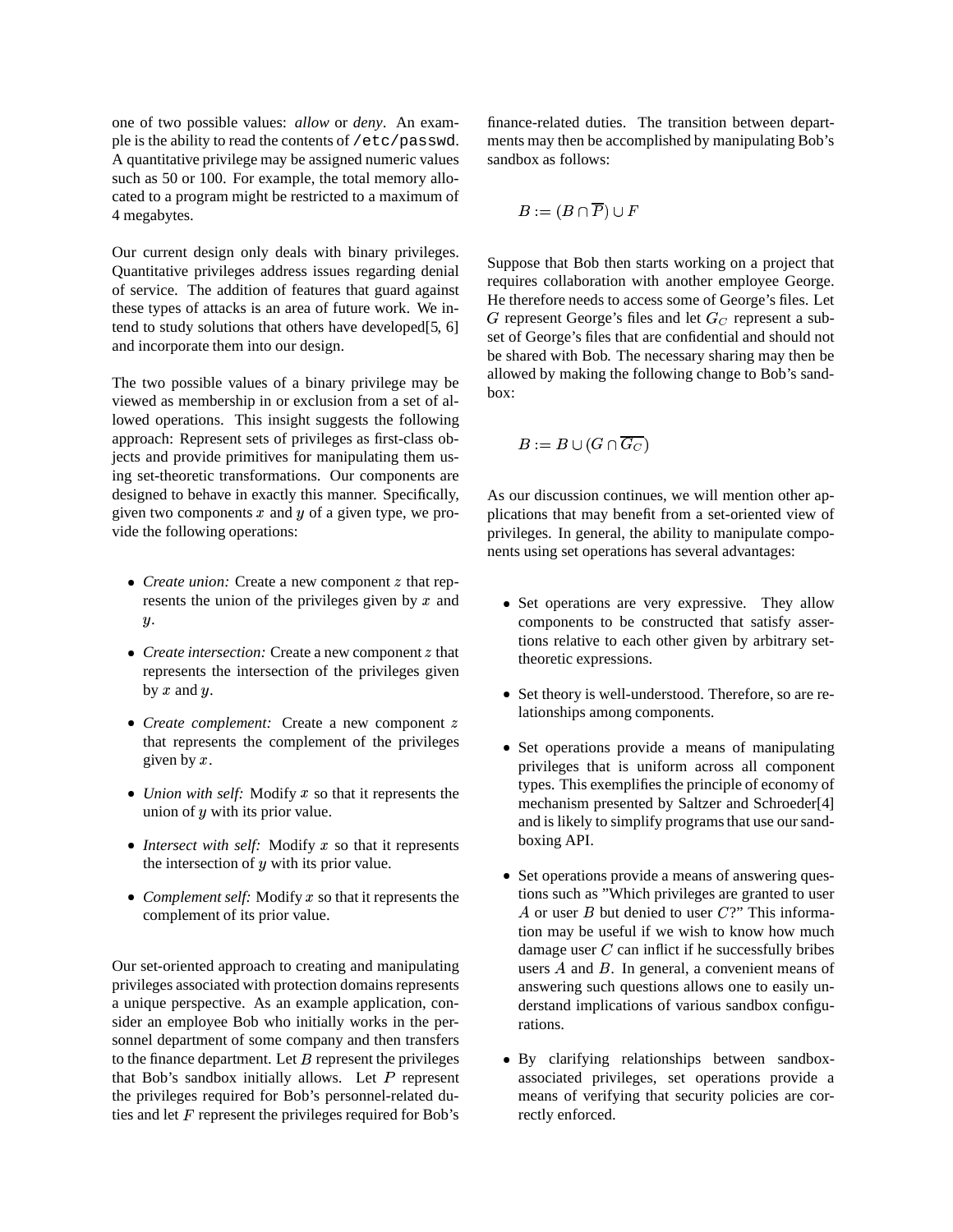-Providing users with simple yet powerful mechanisms often results in the development of new and useful applications.

We therefore believe that the inclusion of set-oriented primitives in our model is a prudent design decision.

#### **2.2 Location of Enforcement Mechanisms**

Sandboxing mechanisms may be implemented in any of the following locations:

- runtime environment
- sandboxed program
- $\bullet$  user space<sup>3</sup>
- OS kernel

We will now consider each of these alternatives, focusing on their advantages and disadvantages.

#### **2.2.1 Runtime Environment**

In this arrangement, the sandboxed program executes within a specialized runtime environment that provides complete mediation between the program and underlying system resources. The runtime system can therefore prohibit actions that violate established security policies. A well-known example of this type of sandbox is the Java virtual machine[7]. This option is attractive because it allows security policies to be tailored to the runtime environment. For example, an object-oriented system could restrict access to individual method invocations. Furthermore, protection mechanisms may be very fine-grained. Pointer use may be completely eliminated, or pointer dereferences may be individually validated at runtime. However, this approach is only applicable to programs that execute within a particular runtime environment. It is therefore not suitable as a general-purpose mechanism.

#### **2.2.2 Sandboxed Program**

An alternate approach is to embed the sandboxing mechanism within the sandboxed program. Proof-carrying code[8] is an example of this technique. In this scheme, a binary executable contains a mathematically rigorous proof that it satisfies a given security policy. Before the program executes, a verifier checks the correctness of the proof. If the proof is incorrect or does not satisfy the security policy, then the program is denied the privilege to execute. It is also possible to instrument a binary executable with additional machine instructions that verify compliance with a security policy[9]. Both of these types of sandboxes have the advantage of being able to enforce fine-grained security policies at the level of individual machine instructions. However, the need to modify binary executables makes these techniques inconvenient. Furthermore, they are not generally applicable to all types of programs(such as shell scripts, for instance). They are therefore not suitable as general-purpose mechanisms.

#### **2.2.3 User Space**

Another option is to implement sandboxes as separate processes that execute in user space. This requires some type of OS-provided mechanism that allows one process to control the execution of another process. Several mechanisms of this variety[10, 11, 12] use the /proc process tracing facility of Solaris for system call interception. This type of design is advantageous because it may be easily deployed in existing systems. Binary executables do not require modification, and the mechanism may be applied to arbitrary types of programs such as shell scripts. A disadvantage is that the Solaris process tracing facility is not applicable to setuid programs. If setuid programs were traceable in this manner, an unprivileged user could perform arbitrary operations as root simply by tracing a setuid program and modifying parameters to system calls as they are invoked. This approach adds overhead, since it requires additional processes for monitoring. Furthermore, monitoring requires interprocess context switches, and the monitoring process must typically fork() each time the sandboxed process forks.

#### **2.2.4 OS Kernel**

The OS kernel is another potential place where sandboxing mechanisms may reside. This location allows placement of privilege checking hooks and other functionality at points deep within the kernel. It therefore provides essentially unlimited options for restricting access to system resources and fundamentally changing

<sup>&</sup>lt;sup>3</sup>Here, we mean separate from the sandboxed program and any runtime environment in which it may be executing.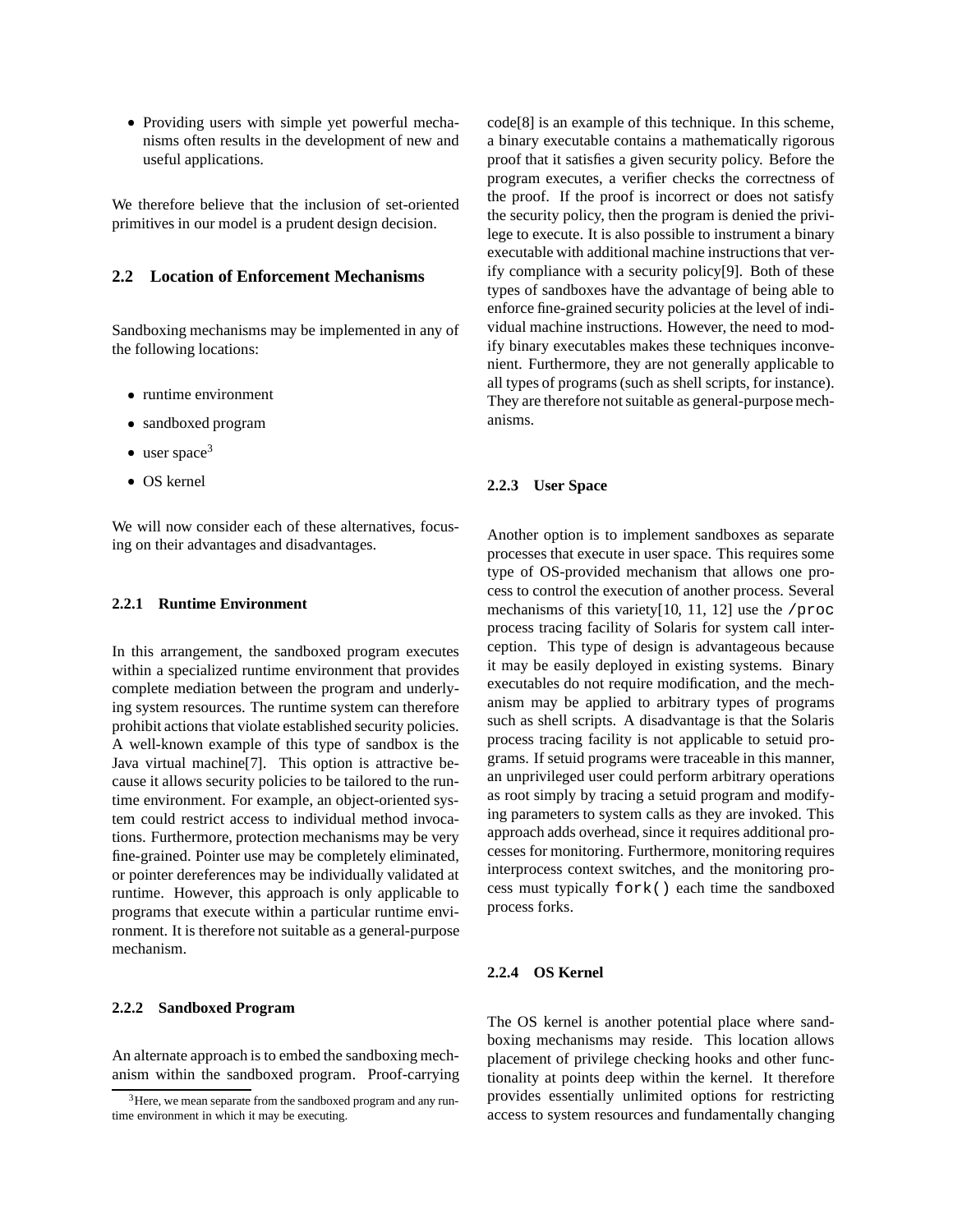how the system as a whole behaves. Furthermore, the strict isolation of the kernel from user space entities is likely to make kernel-resident sandboxing mechanisms less vulnerable to attack. However, kernel modification requires access to source code unless the sandboxing mechanism is implemented as a loadable kernel module (LKM). Another disadvantage is that kernel code is difficult to write and debug, and must be fully trusted. Bugs or design flaws may create systemwide vulnerabilities or cause system crashes.

We have chosen to implement our sandboxing mechanism within the OS kernel. The kernel-resident status of our implementation allows us to export a universally accessible system call API that may be applied to both privileged and unprivileged programs, regardless of what language they were written in. Our system call API is designed to be policy-neutral and highly flexible. It provides a minimal set of primitives that are designed to serve a wide variety of purposes. Thus, application-dependent aspects of sandbox manipulation are pushed into user space where they belong. The general-purpose nature of our design mitigates the disadvantages of kernel code being difficult to develop and debug.

#### **2.3 Passive vs. Active Monitoring**

Sandbox-imposed restrictions may be enforced by passive data structures that are examined whenever a program attempts to perform some operation. For example, the kernel's implementation of the open() system call might be modified so that sandbox-related data structures are consulted before open() is allowed to proceed. We refer to this as passive monitoring. Alternately, restrictions may be enforced by separate processes or threads that monitor programs as they execute. We refer to this as active monitoring. An advantage of active monitoring is its flexibility. Monitoring processes are not restricted to making policy decisions based on relatively static data structures. Instead, they may implement security policies defined by complex state machines. The disadvantage of active monitoring is the high overhead it requires. Monitoring processes must be created and individual privilege checks require interprocess context switches. Furthermore, most designs require the monitoring process to fork() each time a sandboxed process forks.

To address this design issue, we have developed a novel mechanism that allows monitoring to be purely passive, purely active, or anywhere in between. Thus, programs



Figure 1: Blocking mechanism

may benefit from the best aspects of both alternatives. We achieve these benefits through a mechanism that allows privileges to be determined interactively at runtime. Specifically, a sandbox may be configured so that attempting certain actions will cause a sandboxed process to block instead of being immediately denied the privilege to perform the action. When a process blocks in this manner, an event is generated and placed in the event queue of the sandbox where the blocking occurred. A process that has ownership over the sandbox uses the sbxwait() system call to wait for and obtain events. An event may be examined to determine which process generated it and what action was attempted. The sbxdecide() system call is then used to unblock the process that triggered the event and decide whether to allow the attempted action.

Our design permits application of the blocking mechanism in a fine-grained manner. Figure 1 illustrates how this works. Each sandbox has two sets of attachment points for the various component types. Sandbox  $S$  has device components  $D_1$  and  $D_2$  attached at points  $d_1$ and  $d_2$ . File system component  $F_1$  is attached at point  $f_1$ . Process p controls sandbox S while q executes inside. When  $q$  attempts to access a device, the sandboxing mechanism first examines  $D_1$ . If  $D_1$  allows the required privilege then the operation will succeed<sup>4</sup>. Otherwise,  $D_2$  is examined. If  $D_2$  allows the privilege, then  $q$ blocks and  $p$  decides whether to allow the operation. If  $D_2$  denies the required privilege, then the operation will fail. If  $q$  attempts to access some file, the sandboxing mechanism examines component  $F_1$ . If  $F_1$  allows the required privilege, then the operation is allowed. Otherwise, the operation is immediately denied, since no com-

<sup>&</sup>lt;sup>4</sup>This assumes that file permission bits and other applicable security mechanisms also allow the operation.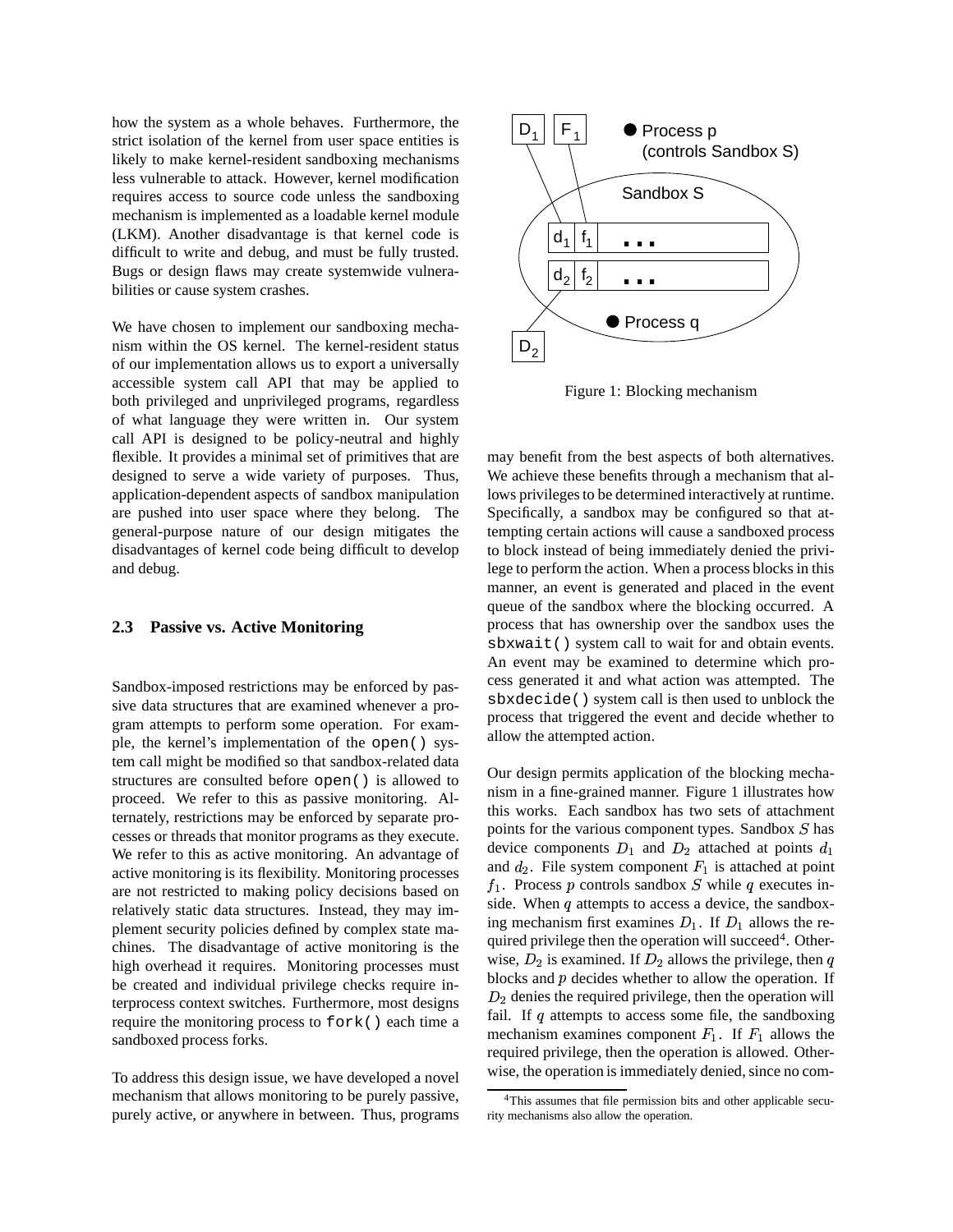

Figure 2: Nested sandboxes

ponent is attached at point  $f_2$ .

A potential use of this feature is intrusion detection. For example, a telnet daemon could place a user's login shell inside a sandbox and use the blocking feature to monitor aberrant behavior. If such behavior is detected, the system can make fine-grained adjustments to the set of actions that it monitors. In response to suspicious behavior, the system may tighten sandbox-imposed constraints, or perhaps perform other actions such as notifying a system administrator.

## **2.4 Scope of Application: Global vs. Local**

In principle, sandboxes may be used to confine individual users, groups of users, individual programs, or perhaps groups of programs that cooperate to serve common purposes. One might even imagine a global sandbox that enforces certain restrictions on all programs. These alternatives raise the question of where sandboxes should be deployed on the spectrum from global to local. Also, what criteria should be used for grouping programs into sandboxes?

We believe that there is no single best answer to these questions. Therefore our design allows system administrators, users, and application developers to create sandboxes that enforce security policies at any level of granularity. To permit simultaneous enforcement of access controls at multiple levels, our design provides the ability to create hierarchically nested sandboxes, as shown in Figure 2.

In this example, sandbox  $G$  is a global sandbox that contains all processes. G enforces global policies such as the restriction that no process should be able to modify system programs in locations such as /bin and /usr/bin. At system startup time, /sbin/init creates  $G$  and applies  $G$  to itself before it forks any child processes. To override the restrictions imposed by  $G$ , an administrator with physical access to the system console must reboot the system with a kernel in which sandboxing functionality has been disabled.

At a more localized level, programs such as telnet daemons, ftp daemons, and the standard login program may be modified to place restrictions on individual users. Sandboxes  $A$  and  $B$  restrict the login shells of users Alice and Bob in this manner.

Users may selectively delegate their privileges by creating sandboxes for individual applications. For instance, user Alice has downloaded a video game from an untrusted source. To protect against Trojan horses, she executes the program inside sandbox  $X$ .

Finally, an application program that is aware of the sandboxing mechanism may use it as a flexible means of dropping privileges when performing sensitive operations. The web server executing in sandbox  $W$  uses our mechanism in this manner by executing CGI programs in sandboxes  $C_1$  and  $C_2$ .

If the blocking mechanism is used in combination with nested sandboxes, an attempted action by a sandboxed process may cause it to block sequentially at multiple levels. For instance, if the downloaded game in sandbox  $X$  attempts to open some file, the privilege checking op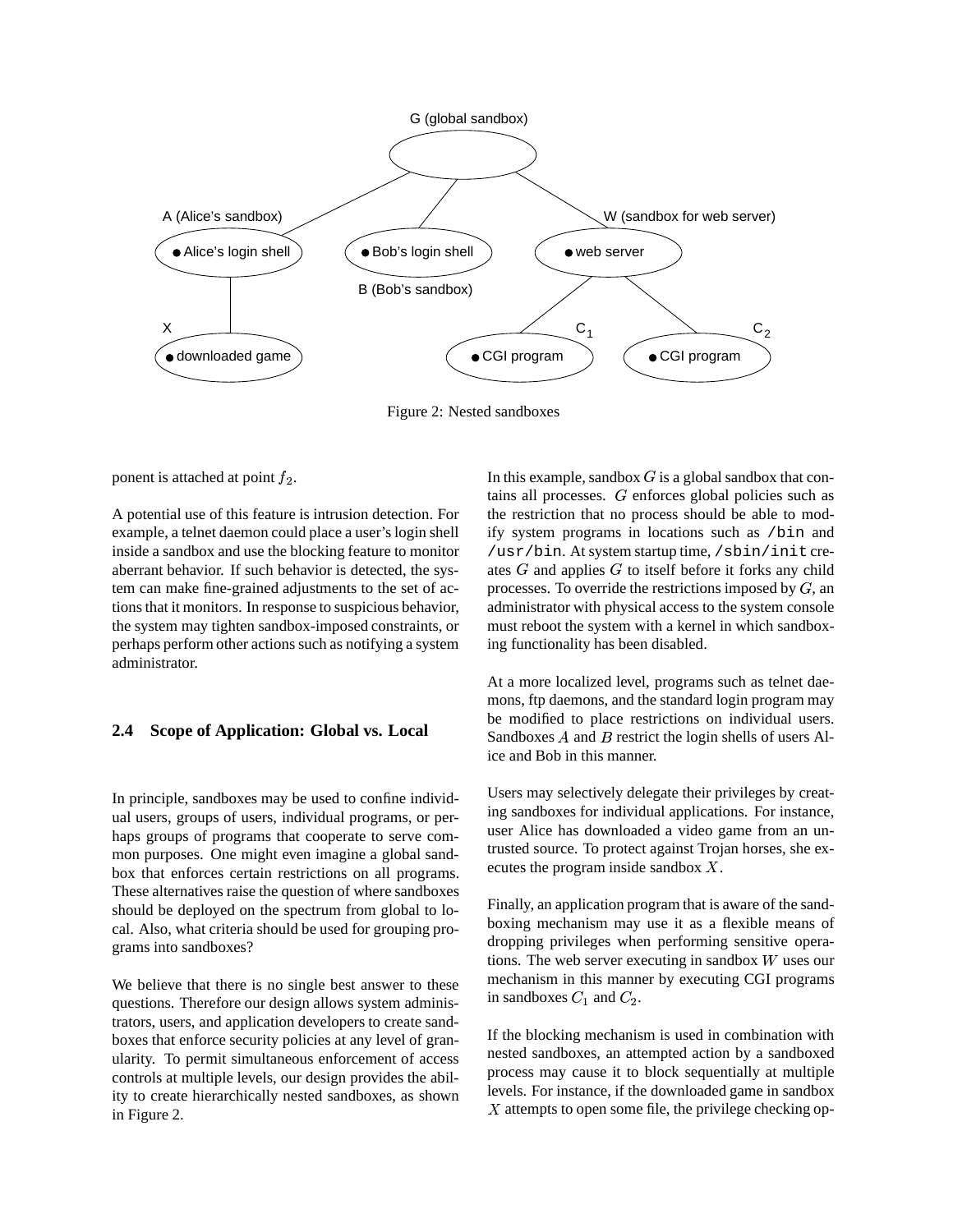eration performed at sandbox  $X$  may cause it to block. If a process in sandbox  $A$  decides to allow the action, then a privilege check will be performed at sandbox A. Depending on how  $A$  is configured, this may also cause the process to block, providing an opportunity for a process in sandbox  $G$  to allow or deny the action. The same behavior could also take place at sandbox  $G$  if it were configured appropriately, although this would require some process outside  $G$  to be responsible for monitoring  $G$ . In Furthern practice, we believe that sandboxes will rarely be nested at depths of more than three or four levels. Therefore the overhead required to perform privilege checks at multiple levels should be reasonably low.

#### **2.5 Mandatory vs. Discretionary**

Security policies may be enforced by either mandatory or discretionary access controls. Mandatory access controls are useful because they are based on systemwide rules beyond the control of individual users. They therefore provide a high degree of assurance that systemwide security policies are not violated. Discretionary access controls are useful because they allow individual users to define their own security policies. These two alternatives raise the question of whether sandboxes should be mandatory or discretionary in nature.

Our design provides both options. One means of providing mandatory access controls is to place /sbin/init in a sandbox at system startup time. Additionally, sandboxes may enforce mandatory access controls at the level of individual users. Since our mechanism follows the principle of attenuation of privileges, unprivileged users may employ it to create discretionary sandboxes.

As future work, we intend to add a mechanism that allows transitions between sandboxes when certain programs are executed. This would make sandboxes more similar to the domains provided by DTE[2, 3]. However, the use of components to define privileges granted to domains is a different approach from using types. Using our mechanism, a core set of components may be defined that serve the same purpose as types. Additional types can be derived using set-theoretic transformations. Permitting dynamic creation of types at runtime may also be useful. For instance, executing a certain program might cause creation of a new type that is a function of the user's previous type and possibly other variables.

#### **2.6 Inspection and Manipulation of Sandboxes**

An effective sandboxing mechanism must provide some means of guarding access to sandbox-related objects. In this discussion, the term *object* refers to a sandbox, component, or pool<sup>5</sup>. If anyone may reconfigure a sandbox, then the restrictions it imposes are easily circumvented. Furthermore, one might create a sandbox that denies access to some resource whose existence must remain hidden. Allowing anyone to examine a sandbox configuration may therefore cause unacceptable leakage of information.

The question of how access to sandboxes should be governed is open-ended and depends on the details of the mechanism being considered. We have taken a conservative approach in which access is strictly limited. A descriptor with read privilege is required for examining the configuration of an object. Likewise, a descriptor with write privilege is required for calling sbxwait () on a sandbox or modifying an object. Descriptors may be obtained only as follows:

- The creator of an object receives a descriptor with both read and write privileges for the new object.
- When a process forks, the child inherits all of the parent's descriptors along with their associated privileges.
- If a process inside a sandbox creates an object, it may specify that a link is created for the new object. Other processes in the same sandbox may then use the sbxopen() system call to open descriptors for the new object. This is analogous to accessing files with the open() system call. Processes inside a given sandbox may therefore have shared access to child objects.
- There is only one circumstance in which processes not within the immediate boundaries of a given sandbox may open descriptors for its child objects. When creating a component, a process may label it as public. In this case, processes in descendant sandboxes may open descriptors for the component with read-only access.

Our design provides a system call for dropping read and write privileges associated with descriptors. An object that is linked may also be unlinked, or the read and write

<sup>5</sup>Pools are collections of sandboxes. They will be described in more depth later.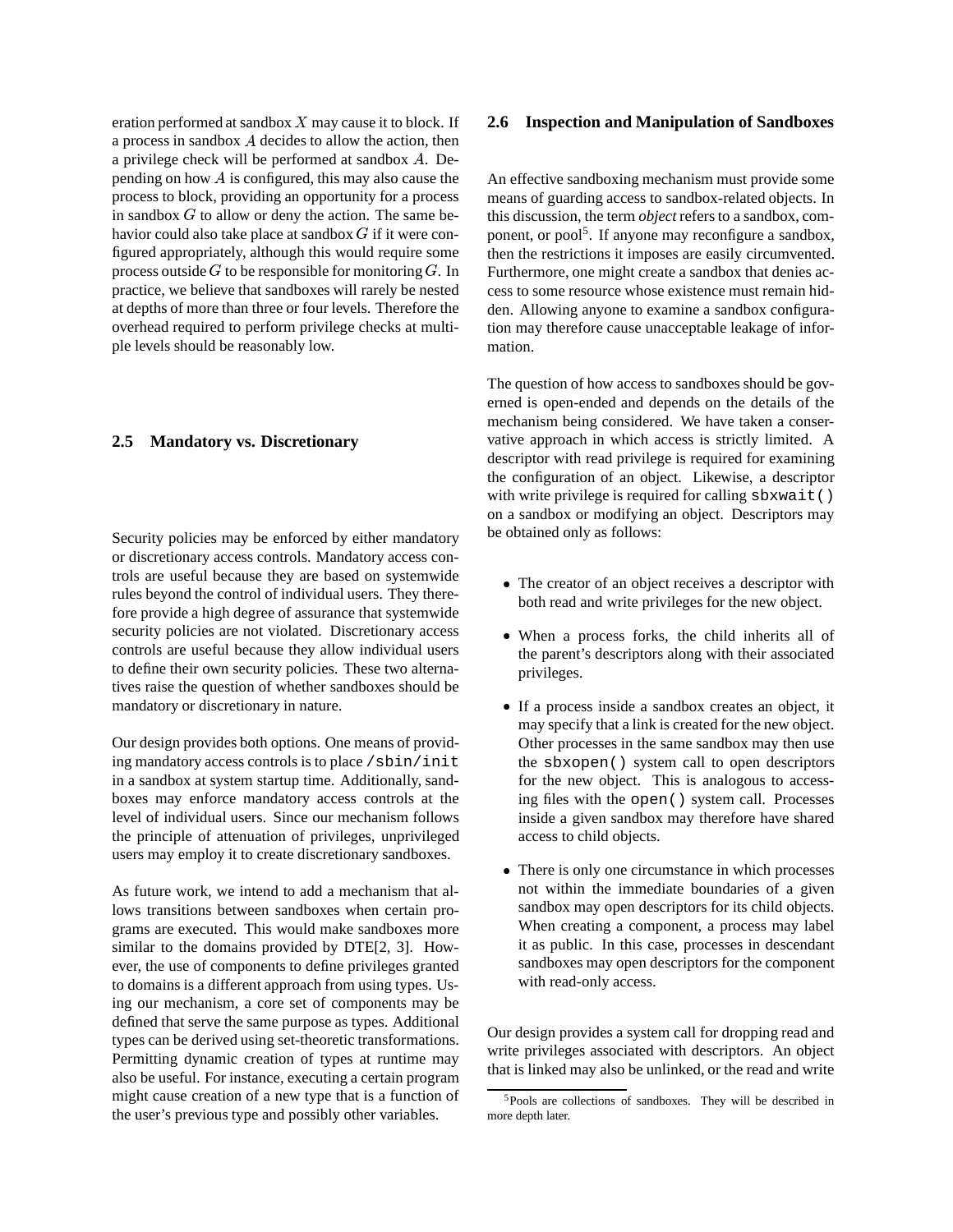privileges associated with the link may be dropped individually. Thus, access privileges may be irreversibly dropped in order to eliminate potential points of attack. We may eventually consider extending our model to allow more flexible specification of privileges. One possibility is to define a new type of component that controls access to the sandboxes and components themselves. Although there is a certain elegance in this approach, it creates additional complexity that may be undesirable.

## **2.7 Static vs. Dynamic**

Security policy enforcement mechanisms may be static or dynamic in nature. If the policy seldom changes, then a static mechanism is best because it excludes the possibility of unauthorized tampering. However, a dynamic mechanism may be preferable if the policy changes frequently. Our mechanism provides both options. Sandboxes and components are dynamic by default, but dropping write privileges causes them to become static.

When adjustments to security mechanisms are made, they should ideally have an immediate effect on all relevant aspects of system behavior. Our implementation of nested sandboxes was designed with this consideration in mind. Since privilege checks are done individually at each level, reconfiguration of a sandbox immediately effects all of its descendants.

File descriptors represent a similar area of concern. For instance, suppose that a process opens some file and its sandbox is then adjusted so that access to the file is denied. Under our current implementation, the process may continue to access the file through its previously opened file descriptor. Adding the ability to revoke privileges stored in file descriptors would be relatively easy. This may be done by attaching sandboxrelated tags to file descriptors and performing additional privilege checks during read() and write() system calls. Although this option has little value for guarding confidentiality, it may still be useful as a damage control mechanism for protecting data integrity. We may therefore eventually implement this feature.

## **2.8 Generic vs. Specific**

When specifying privileges for sandboxed programs, two alternative strategies are possible. One option is to grant privileges that are custom-tailored to individual programs. This approach is advantageous because it follows the principle of least privilege. Since each program is only allowed to perform actions that are necessary for proper functioning, the potential for abuse of privileges decreases. However, creating specialized policies for many applications is labor-intensive. It is also errorprone, since required privileges may be hard to predict in advance. Applications may therefore fail unexpectedly if their sandboxes constrain them too tightly.

To address these problems, one may create generic protection domains for groups of programs with similar behavior. A sandboxing mechanism known as MAPbox[11] employs this technique. Although this approach may simplify sandbox construction, appropriate behavior classes may be difficult to create. If privileges are defined too conservatively, then the scope of applicability of each behavior class becomes unacceptably narrow. However, loosely specified behavior classes stray from the principle of least privilege. Some applicationspecific differences among programs within a behavior class may be handled by a technique that MAPbox refers to as parameterization. For instance, a group of networkoriented services may function in a similar manner but differ in the ports from which they receive incoming connections. In this case, their behavior class may take a port number as a parameter.

Using our facility, behavior classes could potentially be represented as groups of components. Set operations could then be employed to create customized versions for individual programs in a manner somewhat similar to parameterization.

Alternately, our blocking mechanism may be used to create custom-tailored sandboxes for individual applications. For example, consider the following sequence of events:

- 1. A user executes a program inside a sandbox. The user has no way of knowing ahead of time what privileges it will require. Therefore the sandbox is made initially very restrictive.
- 2. When the program attempts to perform a denied action, it blocks and the user learns exactly what happened. The user can then decide to allow or deny the action. To allow all future operations of this type, the user may adjust the appropriate component.
- 3. When the sandboxed program terminates, the user may save the final sandbox configuration to be reused when executing the program in the future.

This technique makes sandbox construction less labor-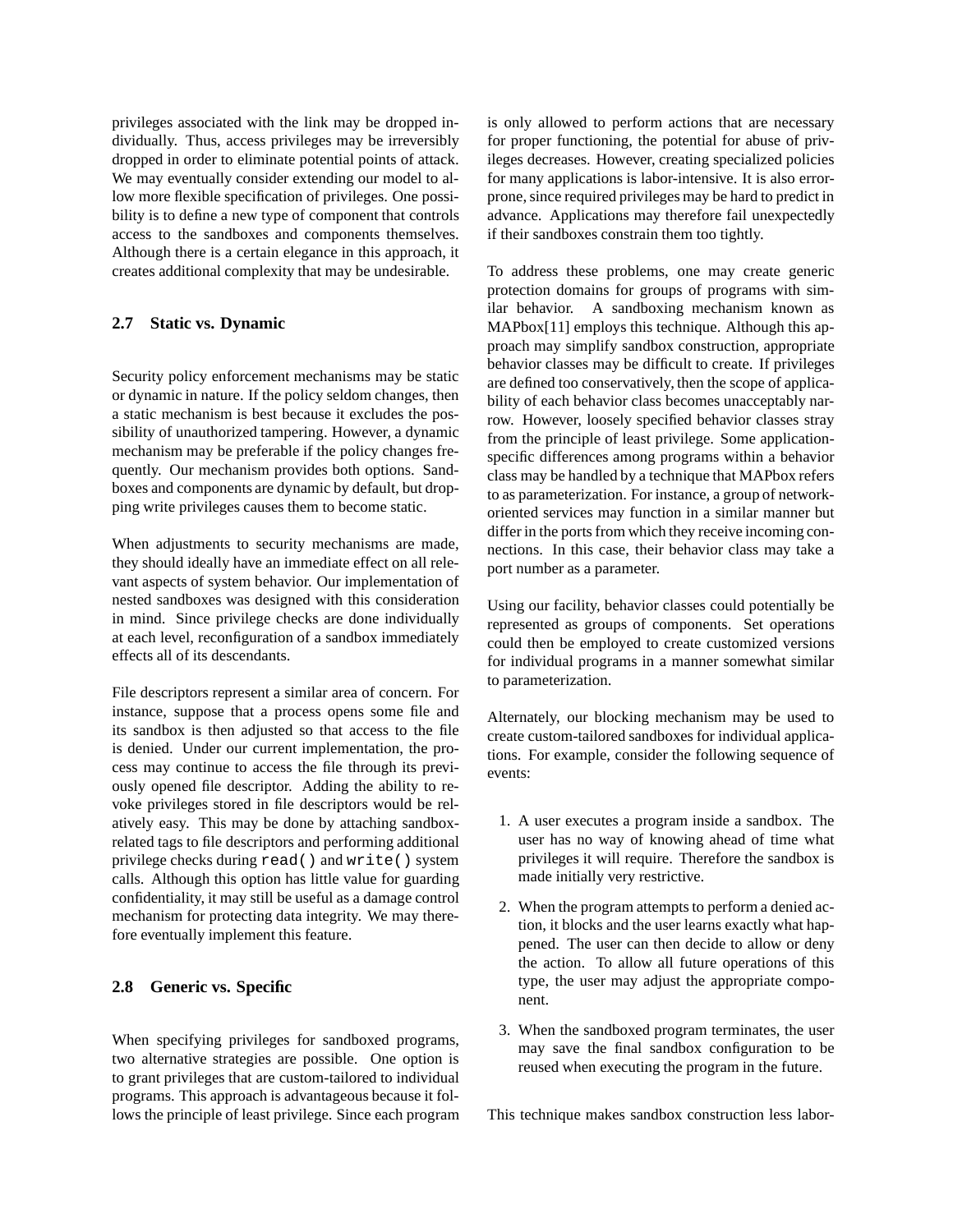intensive, since privileges may be granted interactively. Attempted actions that might otherwise cause a sandboxed program to fail may therefore be allowed at the time they are attempted. This eliminates the need to execute the program multiple times, making incremental changes to its sandbox after each execution. Furthermore, programs may be constrained very tightly without adverse consequences. Additional privileges may be granted at runtime as they are needed.

# **2.9 Transient vs. Persistent**

Sandboxes may be implemented as lightweight, disposable containers or as persistent entities that maintain relatively static, long-term associations with files that they contain. Our current design only provides transient sandboxes. We chose this option because they require substantially less implementation effort than persistent sandboxes. However, if time permits, we may eventually extend our facility to provide both options.

WindowBox[13], a sandboxing system implemented within the Windows NT kernel, is a design in which sandboxes are persistent entities. It consists of a set of desktops that are completely separate from each other and from the rest of the system. Users may give some desktops more privileges than others. They may also place individual programs and other files within a given desktop. The association between a file and its desktop persists until the user either deletes the file or moves it to a different desktop. This feature is useful because a given program is automatically confined to its desktop whenever the user executes it. Therefore, the security policy associated with the desktop is consistently enforced. Associations between files and their desktops also provide an alternate means of defining privileges. Specifically, access may be granted because a file resides in the same desktop as the program attempting to open it.

A potential advantage of defining sandboxes as transient entities is that they may be efficiently discarded when no longer needed. Our design provides a feature that eliminates unnecessary overhead for creating and destroying sandboxes. With this option, a server may create pools of sandboxes for different types of client connections. The server does the following for each client connection:

1. The server forks a child process. The child inherits the parent's descriptors for the various sandbox pools that the server created.

- 2. The child makes an sbxapply() system call, passing in a descriptor for the appropriate pool. If the pool is not empty, this causes a sandbox to be removed from the pool. Otherwise, a new sandbox is created and associated with the pool. The newly obtained sandbox is applied to the child, which then handles the client request.
- 3. When the child dies, the reference count on its sandbox drops to zero. Instead of being destroyed, the sandbox is returned to the pool for later reuse.

Creation of a sandbox pool requires specification of a maximum capacity. If the pool becomes full, additional sandboxes will be destroyed instead of being returned to it. A pool's creator may adjust its capacity value, find out how many sandboxes the pool contains at a given instant, or make adjustments to the current number of sandboxes in the pool.

## **2.10 Interaction with Other Security Mechanisms**

Our facility is designed to be implemented within existing systems. It must therefore peacefully coexist with other security mechanisms. This consideration may be viewed from the following two perspectives:

- 1. Can other mechanisms override the denial of a privilege by a sandbox?
- 2. If a sandbox grants a given privilege, can other mechanisms override this decision?

The answer to the first question is "no." In particular, root has no special privileges that allow sandboximposed constraints to be bypassed. This property enhances the security of our mechanism. It also permits construction of sandboxes that confine root programs to a subset of the privileges that they normally have. The answer to the second question is "yes." This property allows sandboxes to coexist with other mechanisms without compromising their effectiveness.

# **3 Specification of Privileges**

We now present the details of how privileges are represented in our design. Although the various component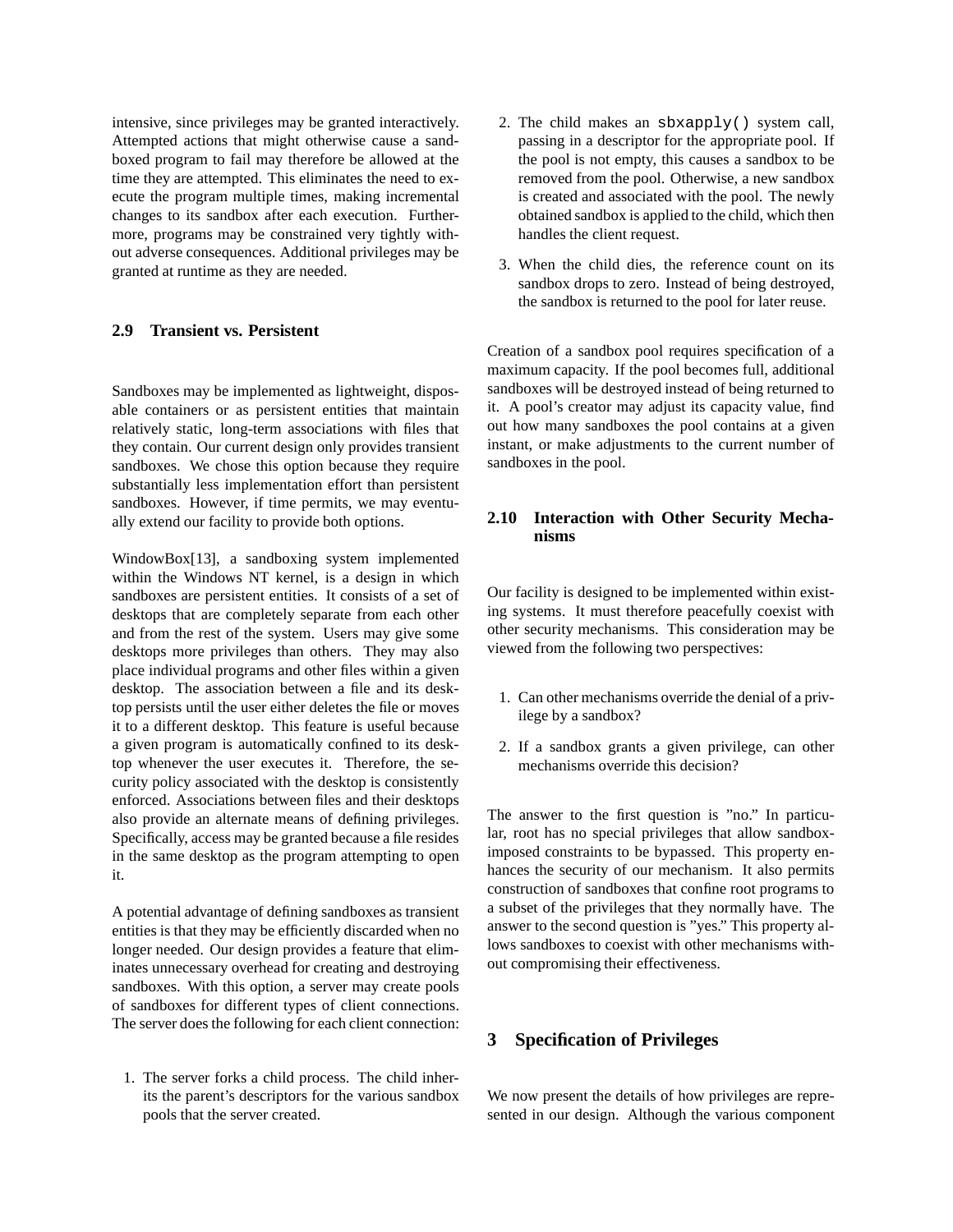

Figure 3: Include operation

types have individual differences, several common elements are shared among them. One shared feature is support for the set operations of intersection, union, and complement. Additionally, the components employ the following two common mechanisms:

- *Interval lists* allow specification of intervals of values over a fixed range. For instance, we could use an interval list to represent all integers between 10 and 100, the value 250, and all integers between 400 and 500. The components use this data structure in several places.
- *Sandbox sets* specify privileges that allow sandboxed processes to perform actions relative to other processes. The ability to send signals is an example of this type of privilege.

These two shared building blocks simplify the implementation of the components that use them. They also facilitate the construction of new component types. Next, we give a more detailed presentation of their design. This is followed by descriptions of how the individual component types are constructed.

# **3.1 Interval Lists**

Interval lists provide a convenient way of specifying and manipulating sets of unsigned integers. They support the following operations:

- *Include:* Figure 3 illustrates the include operation. In this example, an interval list initially specifies the intervals  $\{(3,7), (10,15)\}\$ . The interval  $(8,12)$  as is then included. This produces the interval list



Figure 4: Exclude operation

 $\{(3, 15)\}\.$  Notice that this result is obtained rather than  $\{(3,7), (8,15)\}\text{ or } \{(3,7), (8,12), (10,15)\}\.$ Interval lists always merge intervals together so that no two intervals are overlapping or immediately adjacent to each other. This yields the simplest possible representation.

- *Exclude:* Figure 4 illustrates the exclude operation. In this example, we start with the interval list  $\{(5,7), (9,9), (11,15)\}.$  The interval  $(6,12)$ is then excluded. This produces the interval list  $\{(5,5),(13,15)\}.$
- *Intersection:* This operation takes two interval lists as operands and produces a new interval list representing the intersection of the sets of integers they specify. The intervals contained in the result are all nonoverlapping and separated by at least one integer value.
- *Union:* This operation is similar to intersection, except that the union is computed.
- - ------This operation takes an interval list and produces its complement. For instance, the complement of  $\{(5, 10)\}\$ is  $\{(0, 4), (11, \text{UINT\_MAX})\}.$
- *Query point:* This operation takes an integer as a parameter and returns a Boolean value indicating whether any interval in the list contains it.

We will also provide a mechanism for iterating through an interval list and examining its contents, although this has not yet been implemented.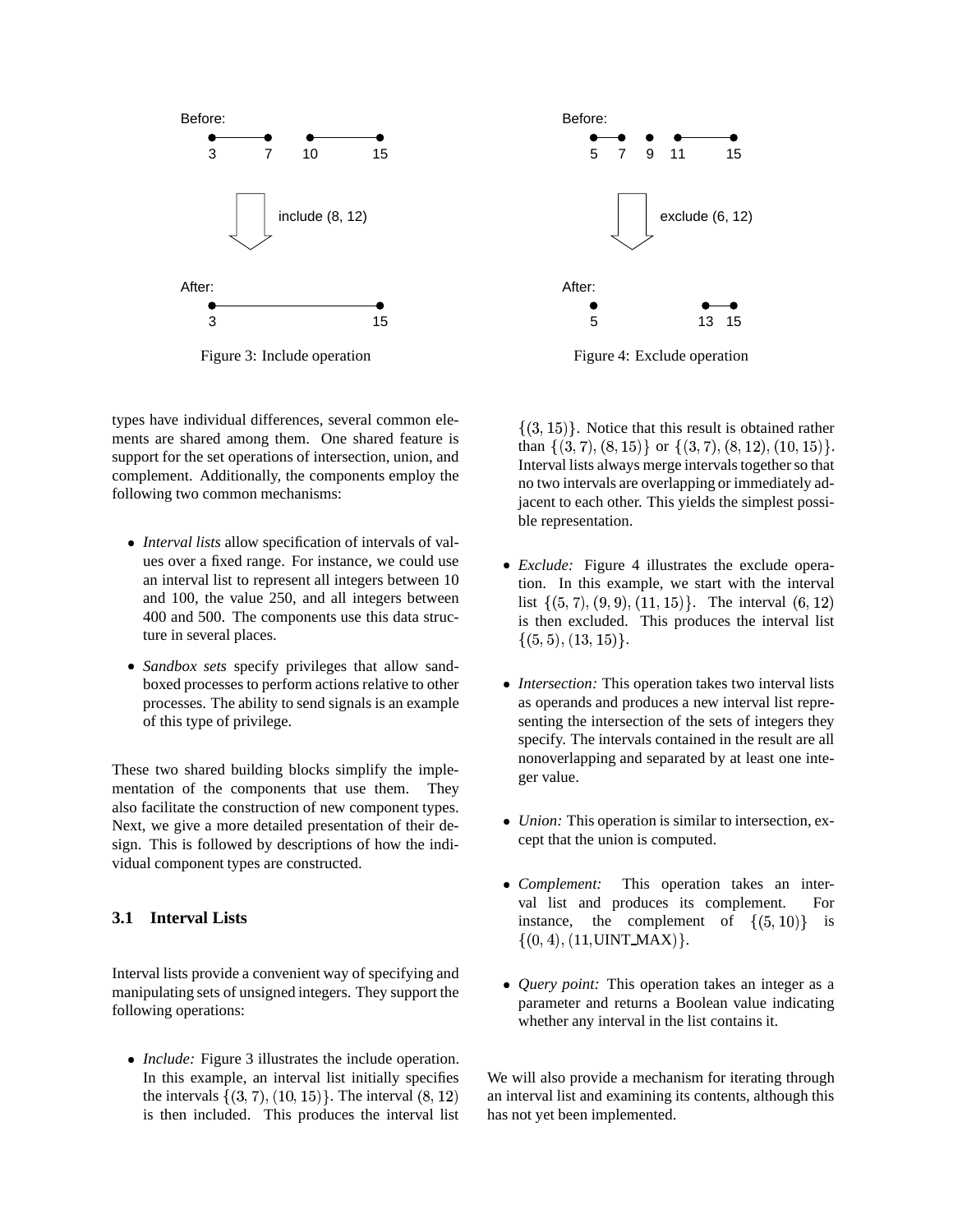

Figure 5: Behavior of sandbox sets

#### **3.2 Sandbox Sets**

Some privileges govern what a process may do relative to other processes. For example, we may wish to allow a sandboxed process to send signals to some processes but not others. One way of accomplishing this is to specify privileges individually for every existing process. However, this is clearly not practical. Therefore processes must be grouped together in some manner. Our design employs sandboxes as the basic unit of organization for assigning privileges relative to processes. For example, signal components specify sets of sandboxes containing processes that may be signaled. We chose sandboxes as the unit of grouping because this is the simplest option. Introducing some other abstraction would create additional complexity without any clear benefits.

Figure 5 illustrates how sandbox sets operate. Signal components  $C_1$ ,  $C_2$ , and  $C_3$  are attached to sandboxes  $S_1$ ,  $S_2$ , and  $S_5$  respectively.  $C_1$  allows  $S_1$  to signal processes in  $S_9$ ,  $C_2$  allows  $S_2$  to signal processes in  $S_3$  and  $S_9$ , and  $C_3$  allows  $S_5$  to signal processes in  $S_6$  and  $S_7$ . Process p created and initialized  $S_1$ ,  $S_9$ , and  $C_1$ . The following rules govern the behavior of components implemented using sandbox sets:

- A process in a given sandbox is always allowed to access other processes in its own sandbox or any descendant sandboxes. For example, a process in  $S_2$  may signal any process in  $S_2$ ,  $S_5$ ,  $S_6$ , or  $S_7$  regardless of how  $C_2$  is configured.
- If a component grants access to a given sandbox, then access is also granted to all of the sandbox's

descendants. For instance, processes in  $S_1$  can signal processes in  $S_{10}$  since  $C_1$  grants access to  $S_9$ and  $S_{10}$  is a descendant of  $S_9$ . The motivation for this behavior may be understood by considering the viewpoint of process  $p$ . Clearly,  $p$  is aware of the existence of  $S_9$ . However, p can not in general be expected to keep track of actions, such as creating child sandboxes, that may be performed by processes in  $S_9$ . All  $p$  cares about is that processes in  $S_1$  are granted access to all processes that  $S_9$  governs. Thus this rule allows processes to manipulate components without needing to be aware of details that are outside their scope of concern.

- A process in a given sandbox may delegate to child sandboxes any access rights to other sandboxes that it possesses. For example,  $S_1$  has adjusted  $C_2$  so that its privilege for signaling processes in  $S_9$  is passed down to  $S_2$ . Similarly,  $S_2$  may adjust  $C_3$ so that processes in  $S_5$  can signal processes in  $S_9$ . However,  $S_2$  may not adjust  $C_3$  so that processes in  $S_5$  are granted access to  $S_1$ ,  $S_2$ , or  $S_4$ . This is because  $S_2$  does not have access to  $S_1$ ,  $S_2$ , or  $S_4$ . In general, any sandboxes in shaded area  $X$  could potentially appear in  $C_1$ . However,  $C_1$  can not specify  $S_{10}$  directly because  $S_{10}$  is outside  $C_1$ 's scope of concern. Likewise, any sandboxes in shaded areas X or Y but not Z could potentially appear in  $C_2$ .
- All processes that are not in any sandbox are grouped together as if they are all inside a common sandbox that imposes no restrictions. This can be thought of as the "null sandbox", and may be specified in a sandbox set just like any other sandbox.
- It is possible to compute the complement of a sand-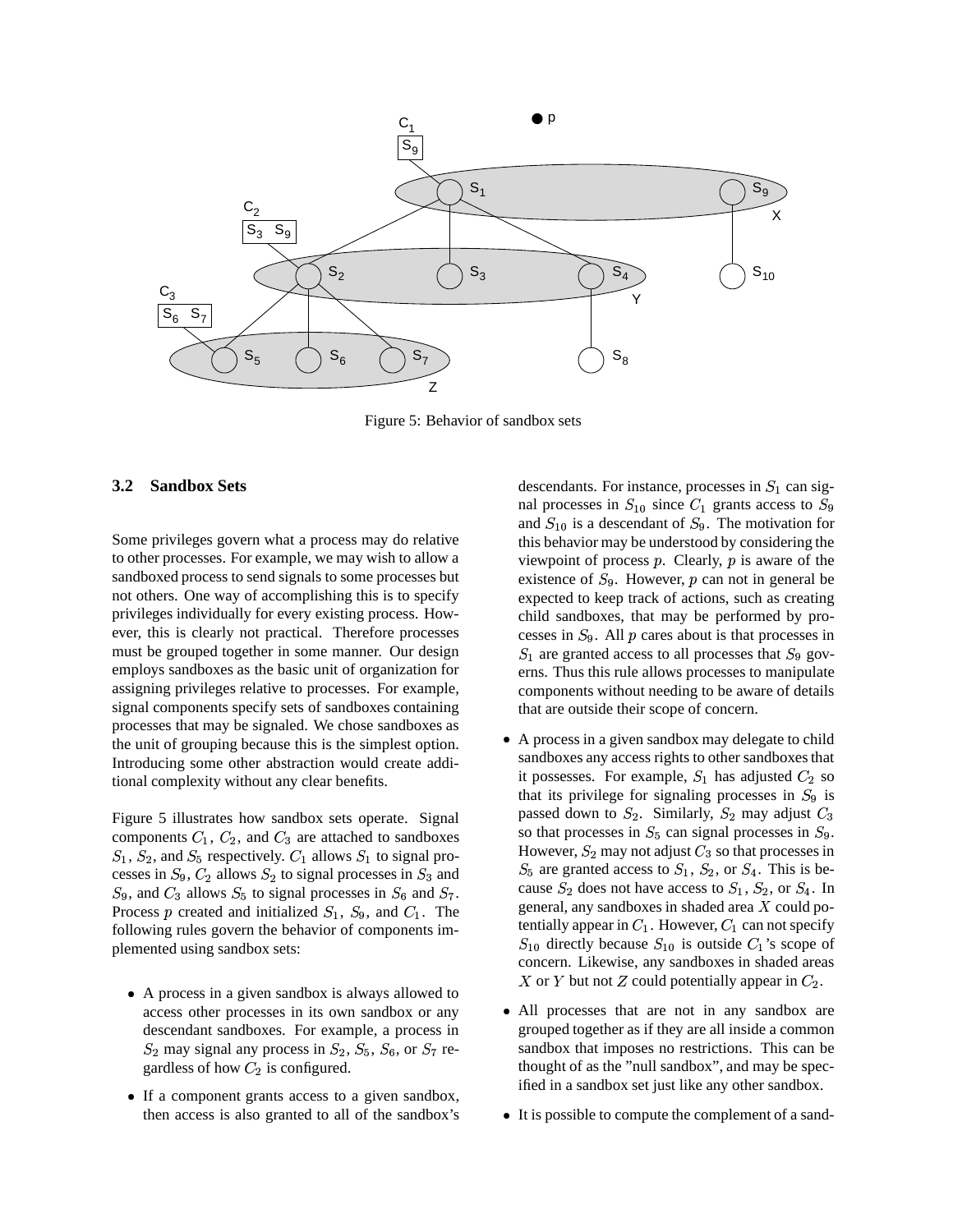box set. For instance, the complement of the set given by  $C_3$  would be a set that grants access to all sandboxes (including the null sandbox) except  $S_6$  and  $S_7$ . Likewise, intersections and unions of sandbox sets may be computed.

Sandbox sets are implemented internally using a global matrix. Columns represent sandboxes and rows represent components that are implemented as sandbox sets. Adjusting a component  $C$  so that it grants access to a sandbox  $S$  is accomplished by adding an entry to the matrix at position  $(C, S)$ . When a component is destroyed, its corresponding row is removed from the matrix. Likewise, destruction of a sandbox results in the removal of its associated column. This ensures that components do not refer to sandboxes that no longer exist.

#### **3.3 Signal,** ptrace()**, and IPC Components**

Signal components specify processes to which a sandboxed process may send signals. Likewise, ptrace() components specify which processes a sandboxed process may ptrace(). Both of these component types are implemented as sandbox sets. IPC components specify which IPC objects<sup>6</sup> a sandboxed process may access. If a process executing in sandbox  $S$  creates an IPC object  $X$ , then  $S$  is viewed as owning  $X$ . Suppose that  $S$  has a parent sandbox  $T$ , and  $S$  is subsequently destroyed while  $X$  still exists. In this case, ownership of  $X$  is transferred to  $T$ . If  $S$  has no parent, then ownership of  $X$  is transferred to the null sandbox when  $S$ is destroyed. Given this notion of ownership, sandbox sets may be used to implement IPC components. For instance, suppose that the components shown in Figure 5 are IPC components. Then  $C_1$  allows processes in  $S_1$  to access IPC objects owned by  $S_9$  or  $S_{10}$ , since  $S_{10}$  is a descendant of  $S_9$ .

#### **3.4 File System Component**

File system components specify file-related privileges. They are represented as trees of directory paths with labels that specify privileges at each node. The following types of privileges are defined:

• *r*: For a normal file, this privilege allows the file to be opened for reading. For a directory, it allows the directory contents to be listed.



Figure 6: Directory subtree

- $\bullet$  w: For a normal file, this privilege allows the file to be opened for writing. For a directory, it allows files in the directory to be created, unlinked, or renamed.
- $\bullet$   $x$ : For a normal file, this privilege allows the file to be executed. For a directory, this privilege has no meaning.
- *p*: For both normal files and directories, this privilege allows permission-related settings to be changed. Specifically, it allows use of chmod(), chown(), and chgrp().
- *t*: For both normal files and directories, this privilege allows changing access and modification times using utime().
- s: For a directory, this privilege allows opening files in the directory, accessing subdirectories, and moving into the directory using chdir(). For a normal file, this privilege has no meaning.

For each of these privileges, a set of three labels is attached to each node. Figure 6 illustrates the meanings of the labels. Set  $S$  consists of the entire subtree rooted at directory  $n_1$ . Set T consists of  $n_1$  and all of its children. Set  $U$  consists only of  $n_1$ . Given these definitions, the three labels attached to  $n_1$  for a given privilege are defined as follows:

 $\bullet$  *self*: This label represents set U (consisting of only  $n_1$ ).

<sup>&</sup>lt;sup>6</sup>semaphores, message queues, and shared memory segments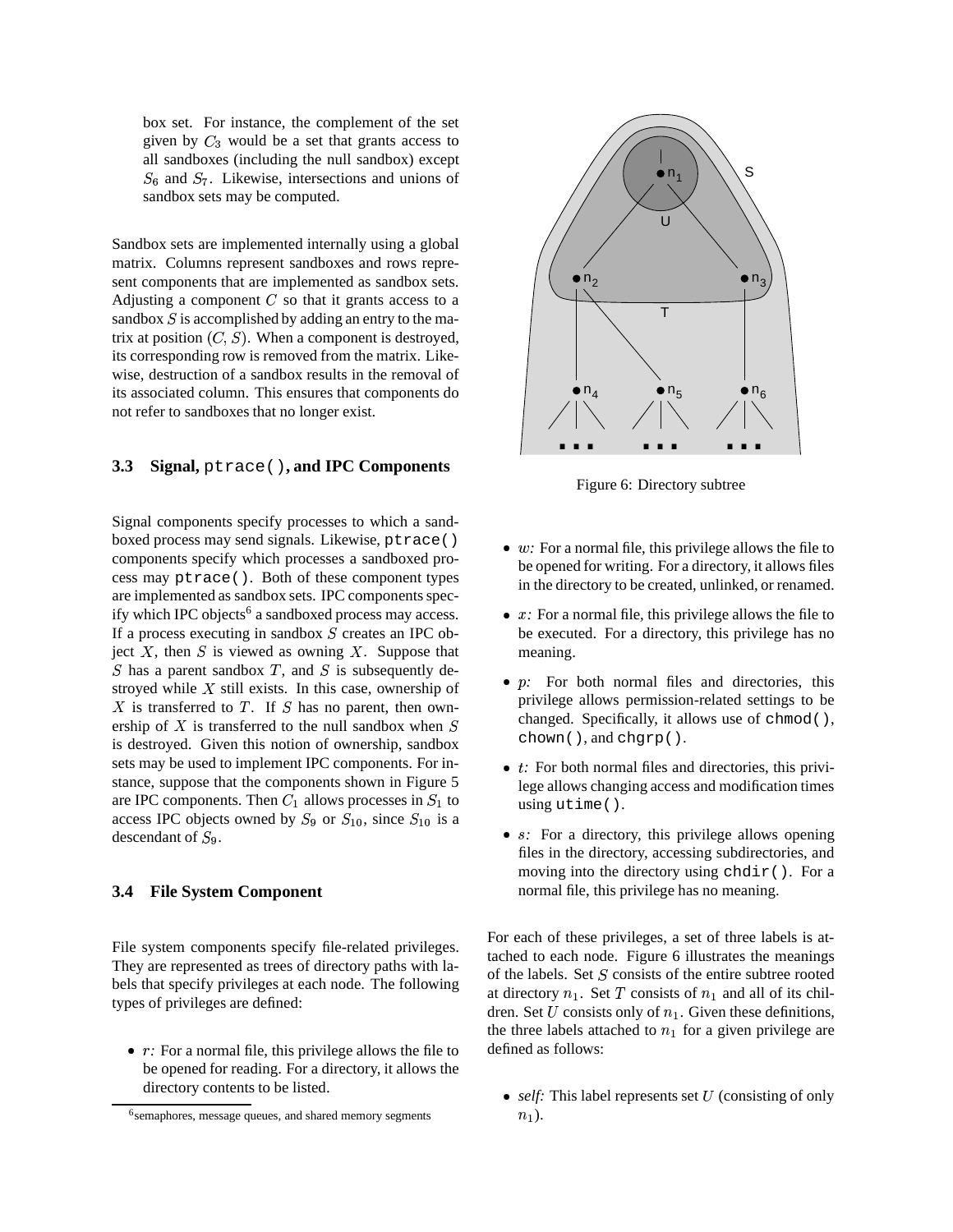- -*children:* This label represents the set of nodes defined by  $T - U$  ( $n_2$  and  $n_3$  in the figure).
- *grandchild subtrees:* This label represents the set of nodes defined by  $S-T$  ( $n_4, n_5, n_6$ , and all of their descendants).

Each label may be assigned one of three values: *allow*, *deny*, or *unspecified*. Labels are ordered according to two simple precedence rules. Labels with higher precedence override the settings of labels with lower precedence. The rules are as follows:

- A label at a node has higher precedence than labels at any of its ancestors.
- There is no ordering among the three labels at a node. This is because the labels represent disjoint sets of nodes.

A label of *unspecified* on a node imposes no particular setting on it or its descendants. Settings are instead determined by labels of higher precedence. A file system component consisting of an empty tree denies all filerelated privileges.

Figure 7 illustrates a file system component. It shows labels only for the  $w$  privilege. Labels for the other five privileges have been omitted for simplicity. Given the above rules, this file system component is interpreted as follows:

- Write access to the root directory is allowed, since its *self* label has a value of *allow*.
- Write access is denied for all files in the root directory except /a. Since the *children* label of the root directory is *unspecified*, it takes on the default value of *deny* that denies all file-related privileges for an empty tree.
- Write access is also denied to /a. Since its *self* label and the root directory's *children* label are both unspecified, it takes on the default value of *deny* that denies all file-related privileges for an empty tree.
- For all files in /a except /a/b, write access is denied. This is due to the setting of the *children* label for  $/a$ .
- Write access is allowed for the file /a/b, since its *self* label has a value of *allow*.



Figure 7: File system component

- Write access is allowed for all descendants of /a/b. This is because the *grandchild subtrees* label of the root directory is not overridden by any labels with higher precedence that affect descendants of /a/b.

Before file-related privilege checks are performed, names of files are converted to absolute pathnames that contain no symbolic links. Therefore symbolic links do not affect the behavior of file system components. However, the file system component must do extra privilege checking when a sandboxed process attempts to create a hard link. Before allowing this type of operation to proceed, the file system component computes the filerelated privileges that the link would have if it existed. If these privileges exceed the privileges of the pathname being linked to, then the operation is denied. This prevents a sandboxed process from gaining unauthorized access to files simply by creating links to them in directories with more permissive settings. It can be shown that the set of all possible file system components is closed under the operations of union, intersection, and complement. However, we omit the proof for the sake of brevity.

## **3.5 Network Component**

A network component consists of two interval lists that specify IP addresses that sandboxed processes may open connections to and ports that sandboxed processes may receive incoming connections from.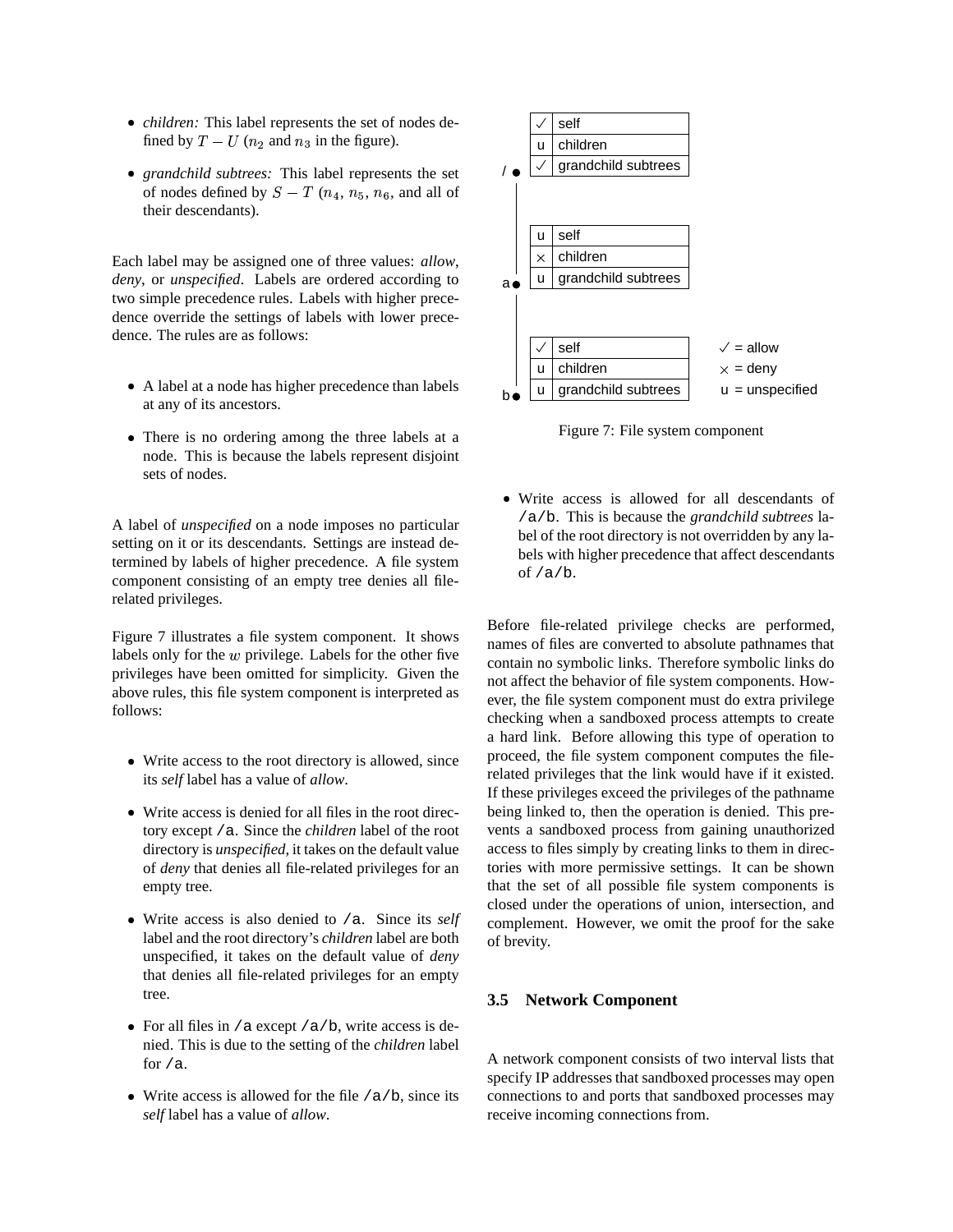|                             | fork( | execve( | exit( | wait( |
|-----------------------------|-------|---------|-------|-------|
| total latency ( $\mu$ sec.) | 169   | 375     | 145   |       |
| overhead $(\mu \sec.)$      | 6.8   |         | 5.9   |       |
| overhead (% of total)       | 4.0   |         |       |       |

Table 1: Performance impact of sandboxing mechanism

#### **3.6 Device Component**

A device component consists of three interval lists that specify read(), write(), and ioctl() privileges for various device numbers.

#### **3.7 System Management Component**

In its current implementation, the system management component is simply a set of Boolean flags that govern administrative actions such as rebooting and setting system date/time. The set of operations currently governed by this component type is not comprehensive, and will eventually be extended.

## **4 Performance**

In order to be practical, a security mechanism must not require an unreasonable amount of performance overhead. To demonstrate the feasibility of our design, we have therefore performed several microbenchmarks.

Our implementation involves modifying fork(), execve(), exit(), and wait(). We have therefore measured the amount of overhead that our mechanism adds to each of these system calls. All experiments were performed on a uniprocessor 266 MHz Pentium II PC with 96 Mb of memory. The Linux kernel we used is an SMP build of version 2.4.1. Each value in Table 1 represents the mean value from 10000 separate system call invocations. As shown, our modifications typically add several microseconds to each call.

During a fork(), sandbox-related state information must be copied from the parent process to the child. On execve(), a check is performed to see if a sandbox must be applied due to a previous invocation of sbxapply() with the "apply on exec" option specified. The values in Table 1 reflect the typical case in which no sandbox is applied. We measured separately the latency of an sbxapply() system call (without "apply on exec" specified) and found that value to be 56 microseconds.

During an exit() system call, our implementation closes any open descriptors for sandboxes and components. It then releases the reference to any sandbox the process may be executing within and does a partial cleanup of the sandbox if the reference count drops to 0. Additional cleanup of sandbox-related state is performed during wait() when the zombie process is collected. At this time, the expired sandbox is queued so that a kernel thread may perform the final cleanup. The values for exit() and wait() in Table 1 represent the case in which this cleanup activity occurs for a single expired sandbox. The purpose of the kernel thread is to remove the sandbox from the global matrix described in Section 3.2 and free the memory that it occupies. The thread is awakened periodically when the number of expired objects on its queue reaches a certain threshold. It then deletes all of them in a single operation. We measured the time required to delete 1024 expired sandboxes, and found that this operation takes 2829 microseconds  $(2.8 \mu \text{sec. per sandbox})$ . This represents the mean for 10 separate invocations of the kernel thread. Adding the per-sandbox value to the overhead values in Table 1 for exit() and wait() provides a rough idea of the total overhead required for destroying a sandbox.

Additionally, we measured the latency of the kill() system call when executed by a sandboxed process. The results are shown in Figure 8. For this experiment, we configured the sandbox of the sending process  *so that* its sandbox allows sending signals to the receiving process  $q$ , which has been placed within a separate sandbox. The values represent latencies when  $p$  is placed in sandboxes nested at various depths. For instance, the value 3 on the horizontal axis represents the case in which the sandbox enclosing  *has a parent and a grandpar*ent. Therefore, privilege checks occur at three separate levels. The value 0 on the horizontal axis indicates the case in which  $p$  is not inside a sandbox and therefore no privilege checks occur. As the graph shows, a single privilege check incurs approximately 5 microseconds of overhead. When sandboxes are nested, additional privi-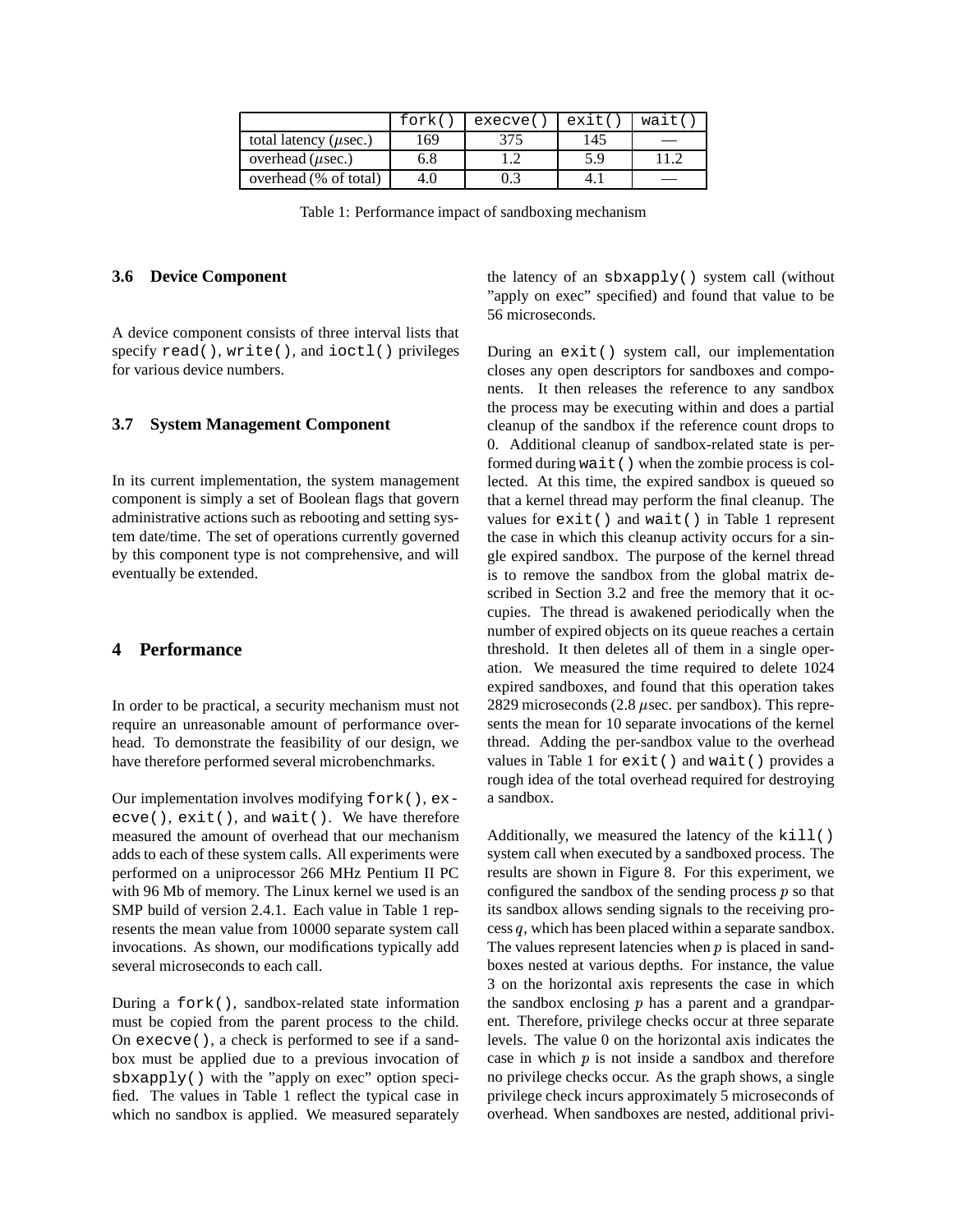

Figure 8: Latency of kill() executed by sandboxed process

lege checks incur approximately 1 microsecond each.

## **5 Related Work**

Access control lists (ACLs) are a commonly used mechanism for enhancing system security. They associate detailed access rights with objects such as files. The main difference between sandboxes and ACLs is that they take opposite points of view. ACLs associate privileges with objects while sandboxes associate privileges with subjects. The centralized location of the controls on sandboxes makes the correctness of their settings easy to verify. Sandboxes impose strict upper bounds on privileges without depending on assumptions such as settings of file permissions throughout the system. They permit easy creation of customized protection domains without having to change settings on a wide variety of system objects. However, our sandboxing mechanism is designed to complement alternatives such as ACLs rather than replacing them. Sandboxes may be used in combination with other mechanisms to implement policies not easily enforceable using any single mechanism by itself.

Capabilities[1] are another alternative to sandboxes. A capability has two primary characteristics:

- A subject that holds a capability is granted access to the privilege it specifies.
- A subject that lacks a capability is denied access to the privilege it specifies.

A sandbox exhibits the second property but not the first one. This aspect of sandboxes allows their controls to be safely manipulated by untrusted users. The centralized location of the controls on a sandbox makes sandboxgranted privileges easy to track and revoke. In contrast, complete revocation of a capability  $C$  held by process  $P$  requires revocation from both  $P$  and all processes to which  $C$  has been delegated by  $P$ . The ability to create nested sandboxes provides a mechanism for delegation of privileges in a manner somewhat similar to delegation of capabilities. Opening files represents an interesting area of interaction between sandboxes and capabilities, since a file descriptor may be viewed as a capability for accessing a file. In our current design, a sandbox cannot revoke a previously granted file access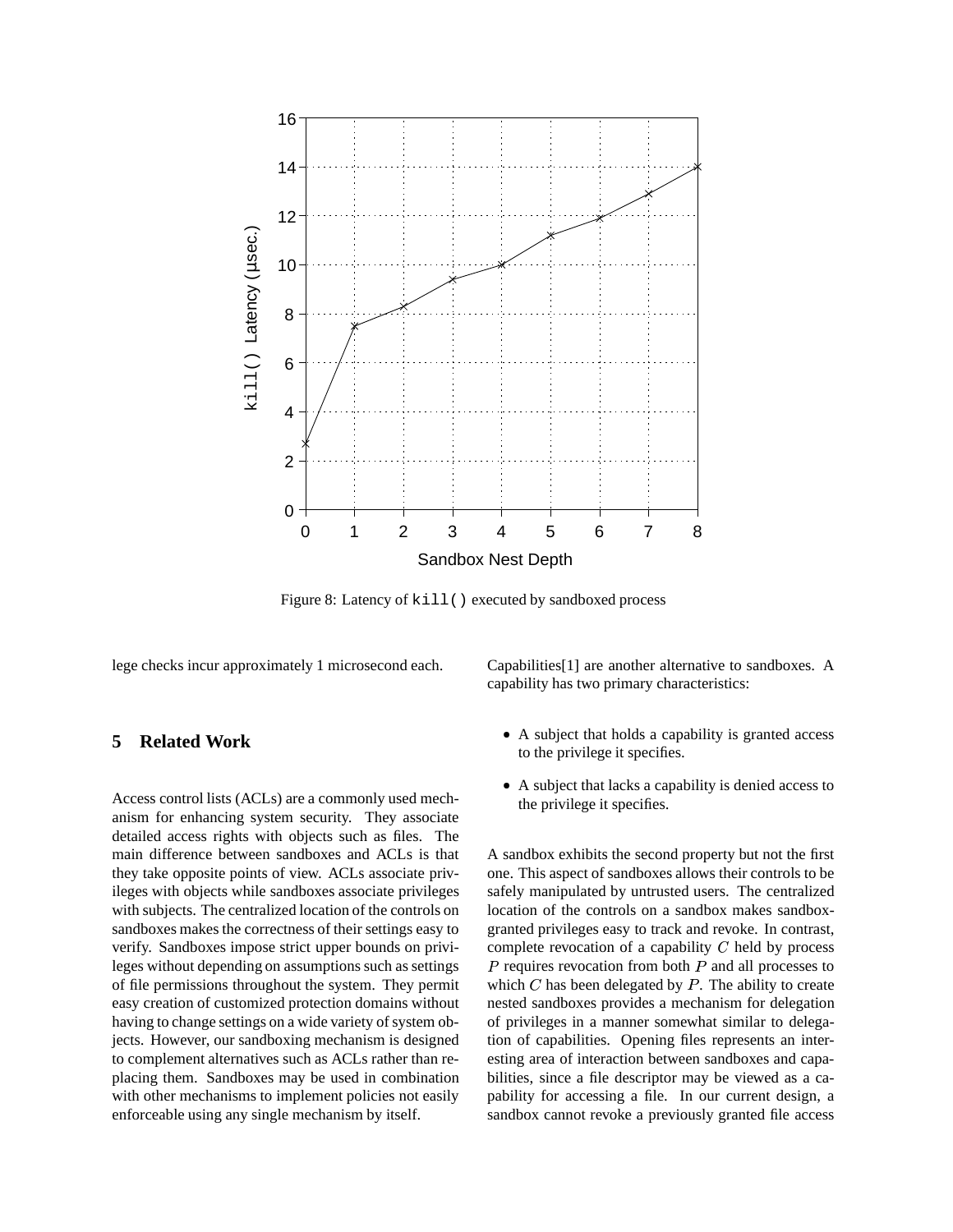privilege once the sandboxed process has obtained a file descriptor. However, this limitation may be removed by attaching sandbox-related tags to file descriptors and performing additional privilege checks during read() and write() system calls. Although this requires extra overhead, the creator of a sandbox could be given the option of disabling the feature to increase performance.

Domain and type enforcement (DTE)[2, 3] is a useful tool for implementing mandatory access controls. This technique groups subjects into domains and objects into types. Rules are provided that specify which domains are granted access to which types. In addition, the system may be configured so that execution of certain programs causes transitions between domains. A major difference between DTE and our sandboxing mechanism is that DTE is geared toward implementing systemwide mandatory access controls. A trusted security administrator defines the domains and types, along with the rules governing their interactions. In contrast, sandboxes are lightweight entities that may be created, configured, and destroyed by untrusted users. Our implementation allows them to enforce either mandatory or discretionary access controls. We plan on extending their functionality by allowing transitions between sandboxes when certain programs are executed.

A variety of sandboxing techniques have been previously implemented. One approach is to build protection mechanisms into programming languages such as Java[7]. Since this option ties the sandbox to a particular language or runtime environment, it is not suitable as a general-purpose mechanism. However, it is still useful as a special-purpose technique, since security policies may be tailored to the language or runtime environment.

Alternately, the sandbox may be embedded within the sandboxed program. Proof-carrying code[8] is one example of this type of approach. Another option is to instrument an existing binary with additional machine instructions that verify compliance with a security policy as a program executes[9]. However, these alternatives are inconvenient because they require modification of binaries. Furthermore, they are not useful as generalpurpose techniques since they do not apply to all types of programs (such as shell scripts, for instance).

A sandboxing system known as Janus[10], along with two similar mechanisms[11, 12], employs user-space monitoring processes for interception of system calls made by sandboxed programs. The monitoring processes use the /proc process tracing facility of Solaris for system call interception. This approach limits the scope of applicability of these techniques, since it may not be used with setuid programs. It also has substantial overhead because the monitoring agent is a separate process and interprocess context switches are therefore required for monitoring. Furthermore, the monitoring process must fork() each time the sandboxed process forks. The fact that the monitoring agent runs in user space may also create vulnerabilities.

To overcome the limitations of user-space mechanisms, sandboxes may be implemented as loadable kernel modules[14, 15]. Placing sandboxes inside the kernel may enhance their security by providing increased isolation from potentially malicious entities. Since kernelbased sandboxes may be implemented as passive entities, context switching overhead is not required for privilege checking. A disadvantage of this approach is that creating a new sandbox requires loading a kernel module. The module must be fully trusted, and a trusted user must perform the module loading operation.

A design known as ChakraVyuha (CV)[16] implements a kernel-based sandboxing mechanism. In this system, sandboxes for individual applications are defined using a domain-specific language. Sandbox definitions are stored in a secure location somewhere in the file system. When a given program is executed, its sandbox definition is passed to a kernel-resident enforcer. This entity enforces restrictions by matching system call parameters against the sandbox definition. Therefore, problems associated with implementing sandboxes as loadable kernel modules are avoided.

One difference between ChakraVyuha and our design is the level at which its external interfaces are specified. To confine a program with ChakraVyuha, it must first be installed using a specialized installer program. The installer generates a configuration file that specifies a default sandbox for the new program. If users wish to create customized sandboxes, they must do so using configuration files that follow a specific format. Our external interface is at a much lower level. We export a generalpurpose system call API that application programs may use for their own purposes. This approach widens the scope of applicability of our design.

A second advantage of our model is the ability to dynamically reconfigure sandboxes at runtime. With ChakraVyuha, users may customize sandboxes, but the sandboxes are fixed once the sandboxed programs start executing. Other advantages of our model include nested sandboxes and our treatment of privilege sets as first class objects that may be manipulated using set-theoretic primitives.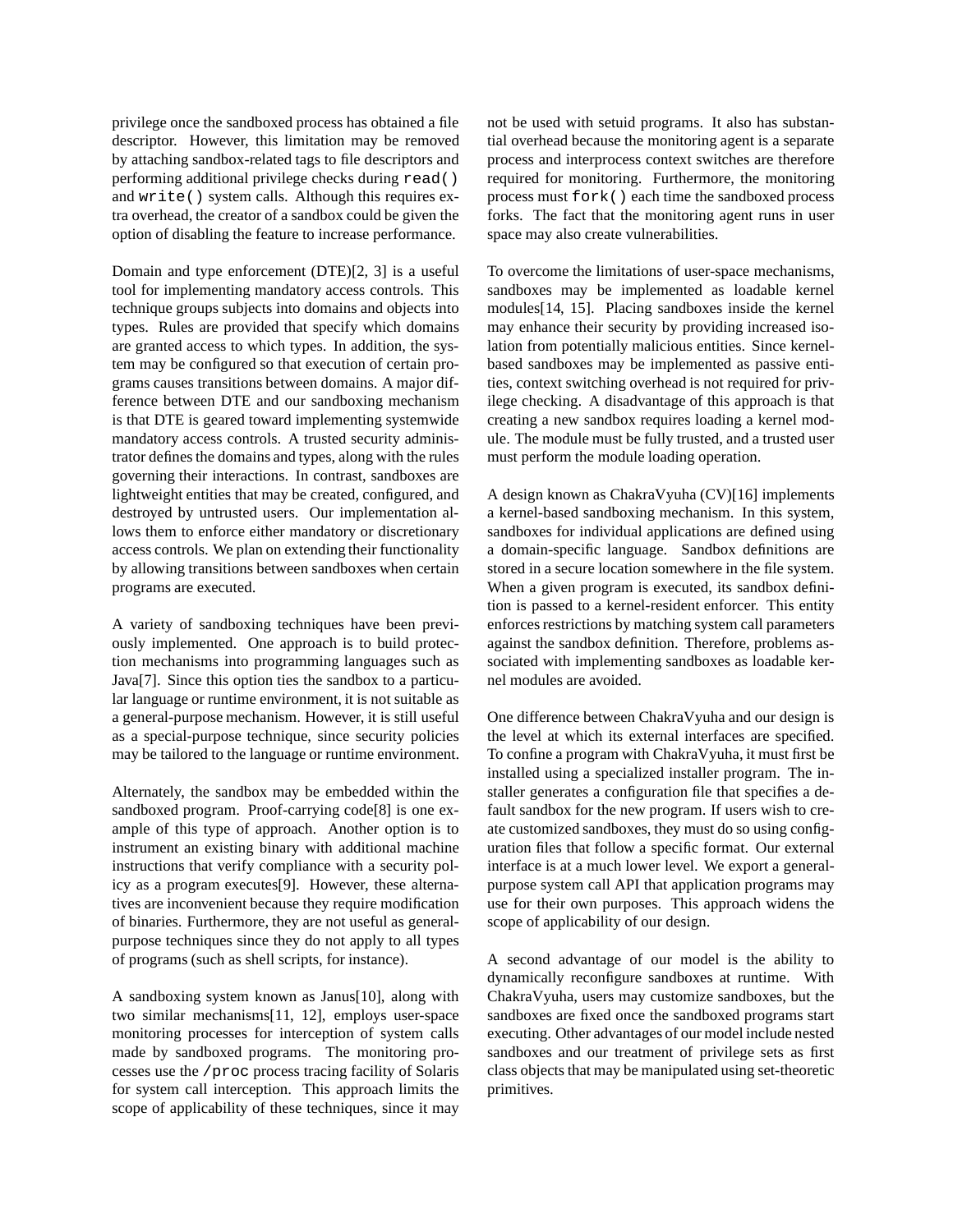Another solution, known as WindowBox[13], implements a sandboxing mechanism within the Windows NT kernel. The emphasis here is on providing an easy to use mechanism that is simple enough for unsophisticated users. The design consists of a set of desktops that are completely separated from each other and from the rest of the system. Users can give some desktops more privileges than others. As a user's level of trust increases, a program may be gradually moved to more privileged desktops. However, the desktops are relatively static entities. They are not designed to function as lightweight containers for individual programs.

Finally, a sandboxing mechanism somewhat similar to ours has been added to the ULTRIX operating system[17]. This mechanism, known as TRON, is similar to our design in some ways but more limited in scope, since it only deals with file-related privileges. Like our sandboxing mechanism, TRON allows creation of sandboxes by untrusted users. However, it does not provide a blocking mechanism for interactive privilege determination at runtime.

TRON does allow nesting of sandboxes, although this feature behaves differently from our design. When sandboxes are nested, our mechanism performs privilege checks at each level individually. However, TRON verifies at creation time that a nested sandbox contains a subset of its parent's privileges. It then checks privileges against only the innermost sandbox. Although TRON's approach reduces performance overhead, we chose our method for two reasons. First of all, our design allows changes in a sandbox configuration to affect all sandboxes nested below it. This behavior is necessary for interactive manipulation of sandboxes to function properly when sandboxes are nested. Secondly, our design allows a sandboxed process to create a nested sandbox without any awareness of how its own sandbox is configured. The child sandbox is not cluttered with restrictions imposed by its parent and therefore maintains a precise representation of the policies its creator wishes to enforce. Furthermore, restrictions imposed by the parent sandbox may be kept secret from its inhabitants.

The method that TRON employs for specifying access controls is less expressive than our file system component. When privileges are assigned to a directory, they automatically extend to all files it contains. It is not possible to grant privileges only for the directory without extending them to all of its files. However, a *subtree* option does exist that is equivalent to the union of *self*, *children*, and *grandchild subtrees* in our file system component. One feature that TRON omits is the ability to specifically deny access to files. It is therefore not powerful enough to support composition of privilege sets through union, intersection, and complement operations.

## **6 Conclusions**

In summary, we have presented a general-purpose system call API for confinement of untrusted programs. We have described our design within the context of a systematic exploration of the design space for confinement mechanisms. Our approach is distinguished by its flexibility and provision of a relatively simple set of primitives that permit a wide scope of applicability. Preliminary performance results are encouraging, although we still need to perform more extensive testing.

## **Availability**

At the time of this writing, we are still finishing the implementation of the sandboxing API. The latest version of the code may be obtained from *http://seclab.cs.ucdavis.edu/projects/sandbox.html*. As our work progresses, we will make updates available at this location.

## **References**

- [1] Dennis, J., and VanHorn, E. Programming semantics for multiprogrammed computations. *Communications of the ACM*, 9:143–155, Mar. 1966.
- [2] Walker, K., Sterne, D., Badger, L., Petkac, M., Shermann, D., and Oostendorp, K. Confining root programs with domain and type enforcement (DTE). In *Proceedings of the Sixth USENIX Security Symposium*, Jul. 1996.
- [3] Security-enhanced linux *http://www.nsa.gov/selinux/*.
- [4] Saltzer, J., and Schroeder, M. The protection of information in computer systems. *Proceedings of the IEEE*, 63(9):1278–1308, Sep. 1975.
- [5] Chang, F., Itzkovitz, A., and Karamcheti, V. Userlevel resource-constrained sandboxing. In *Proceedings of the 4th USENIX Windows Systems Symposium*, Aug. 2000.